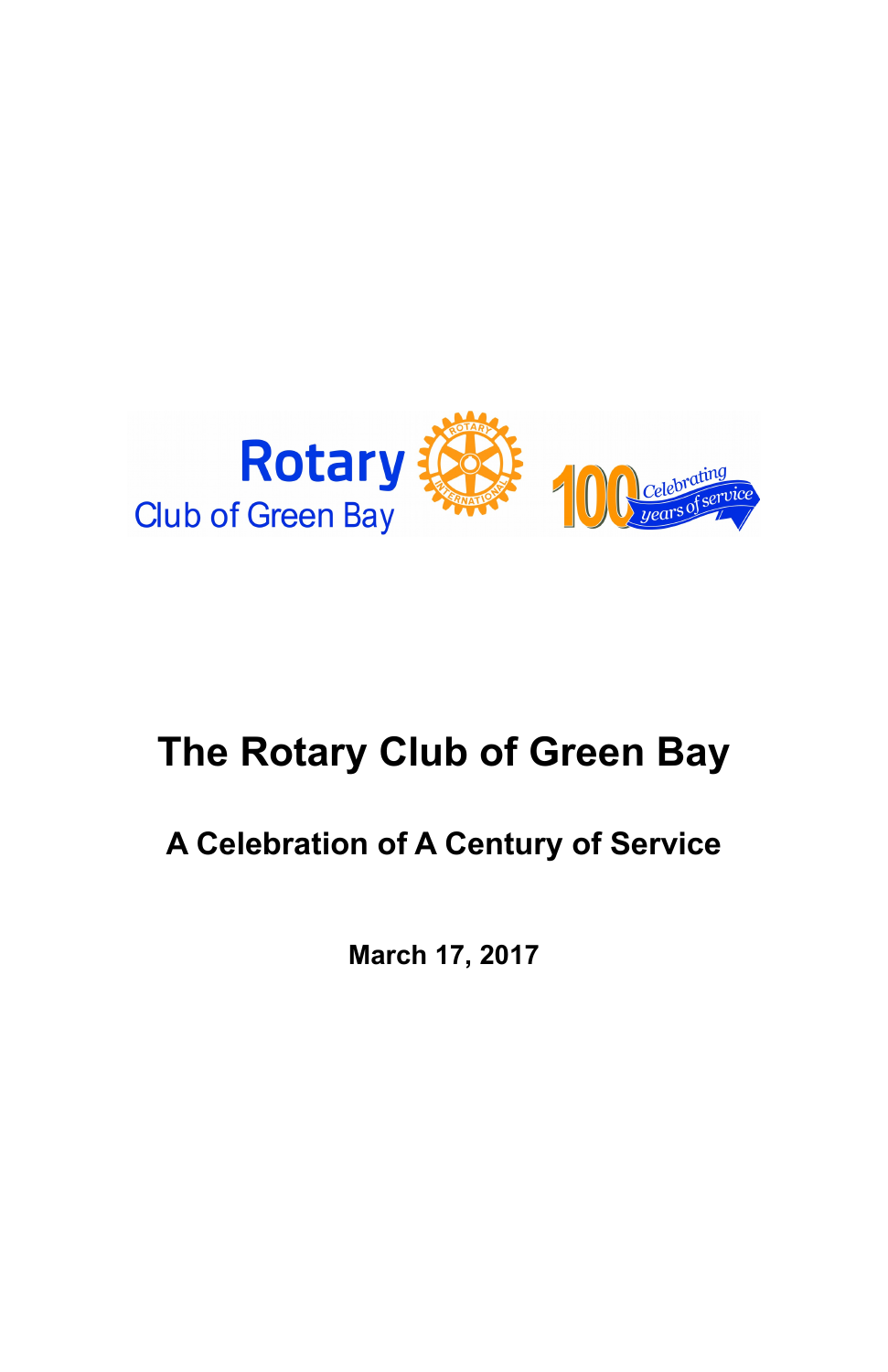### **Index**

| <b>Page</b><br>1 | <b>Contents</b><br>Welcome I etter                              |  |
|------------------|-----------------------------------------------------------------|--|
| 2                | Agenda                                                          |  |
| 3                | Green Bay's Second Fifty Years in Rotary<br>(by Steve Mastalir) |  |
| 7                | Green Bay's 50 Years in Rotary<br>(by Leo Gannon)               |  |
| 11               | The Founders                                                    |  |
| 25               | 100 Years of Presidents                                         |  |
| 28               | Club Propagation                                                |  |
| 30               | Club Members - Mar 2017                                         |  |
| 32               | Contact Information                                             |  |
| 33               | Thank You & Recognitions                                        |  |
| 34               | Photos                                                          |  |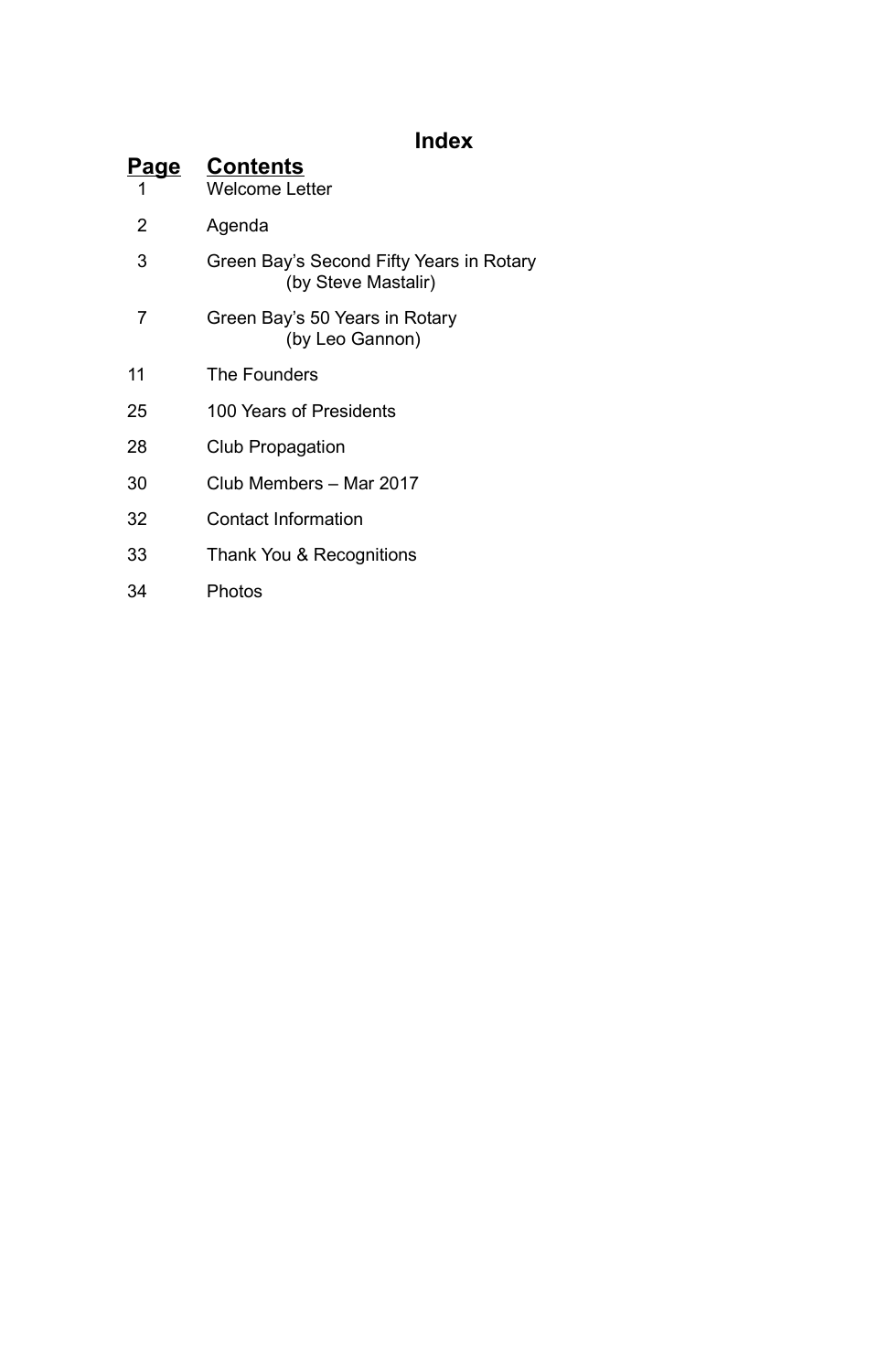

March 17,2017

Dear Attendees,

Thank you for attending the 100<sup>th</sup> anniversary celebration of the Rotary Club of Green Bay. One hundred consecutive years as a successful organization is remarkable. It is our honor to have you participate in our celebration. Life in our area was quite a bit different in 1917; the City of Green Bay was considered little more than an outpost as an exporter of lumber and lumber products., Today Green Bay is a more diversified business community which includes food processors, paper manufacturers, machinery building and transportation. Rotary has changed as well.

In 1917, the club was formed by thirteen businessmen. One hundred years later the club is much more diversified, including not only businessmen, but also businesswomen, a variety of non-profit organizations, and has reached into communities previously beyond our membership. Today the Rotary Club of Green Bay spans the entire community, including membership and service. We know there is more to do and are ready to do it. The next five, fifty and one hundred years will see further diversity of membership and community service.

We are proud to be one of the first 300 Rotary clubs out of a worldwide total of 32,000 clubs. Rotary International will have many additional clubs around the world that will share this milestone. We invite you to spend this evening getting to know those in attendance, whether Rotarians, their spouses, partners or friends. Our hope is that the efforts made by the Rotary Club of Green Bay in the community will encourage you to consider Rotary membership. Together we can continue to serve the local and international communities for the next 100 years.

Many thanks for your participation in our Centennial Event.

Sincerely,

Mary Kay Orr

Mary Kay Orr, Club President 2016-2017 Rotary Club of Green Bay P.O. Box 5 Green Bay, WI 54303-0005 **www.greenbayrotary.com**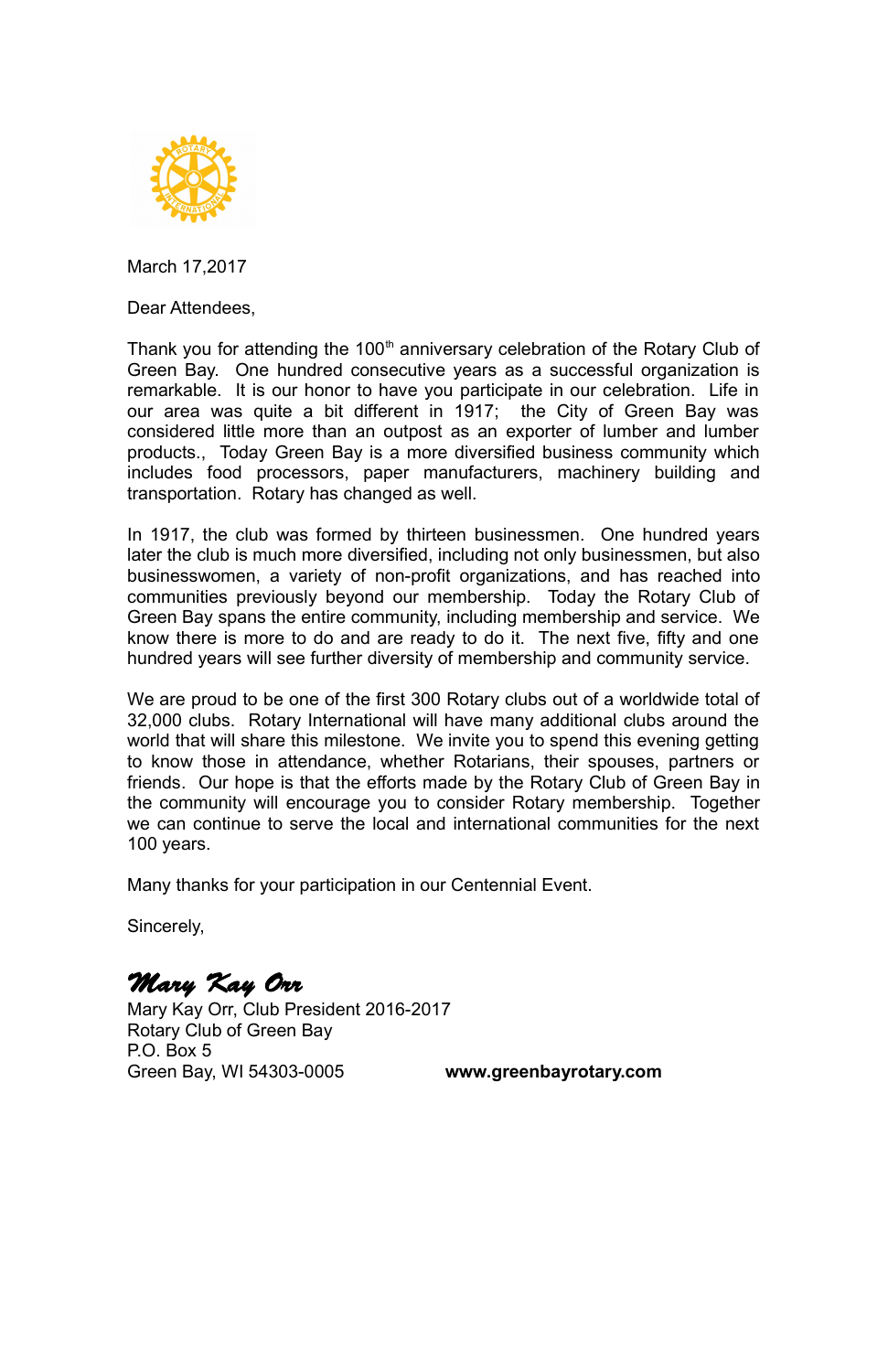## **Agenda**

| Date       | Friday, March 17, 2017                                                                                                                                                                                    |
|------------|-----------------------------------------------------------------------------------------------------------------------------------------------------------------------------------------------------------|
| Time       | 5.30 P.M.                                                                                                                                                                                                 |
| Place      | <b>Hyatt Regency</b><br>Riverview (2 <sup>nd</sup> level)<br>Grand Ballrooms F, G & H<br>Green Bay, Wisconsin                                                                                             |
| Event      | 100 <sup>th</sup> Anniversary Celebration of the<br>Rotary Club of Green Bay                                                                                                                              |
| 4 Way Test | Of the things we Think, Say, or Do<br>- is it the TRUTH?<br>- is it <b>FAIR</b> to all concerned?<br>- will it build GOODWILL and BETTER FRIENDSHIPS?<br>- will it be <b>BENEFICIAL</b> to all concerned? |
| Speaker    | Ray Klinginsmith<br>Past President of Rotary International<br>(2010-2011 year)                                                                                                                            |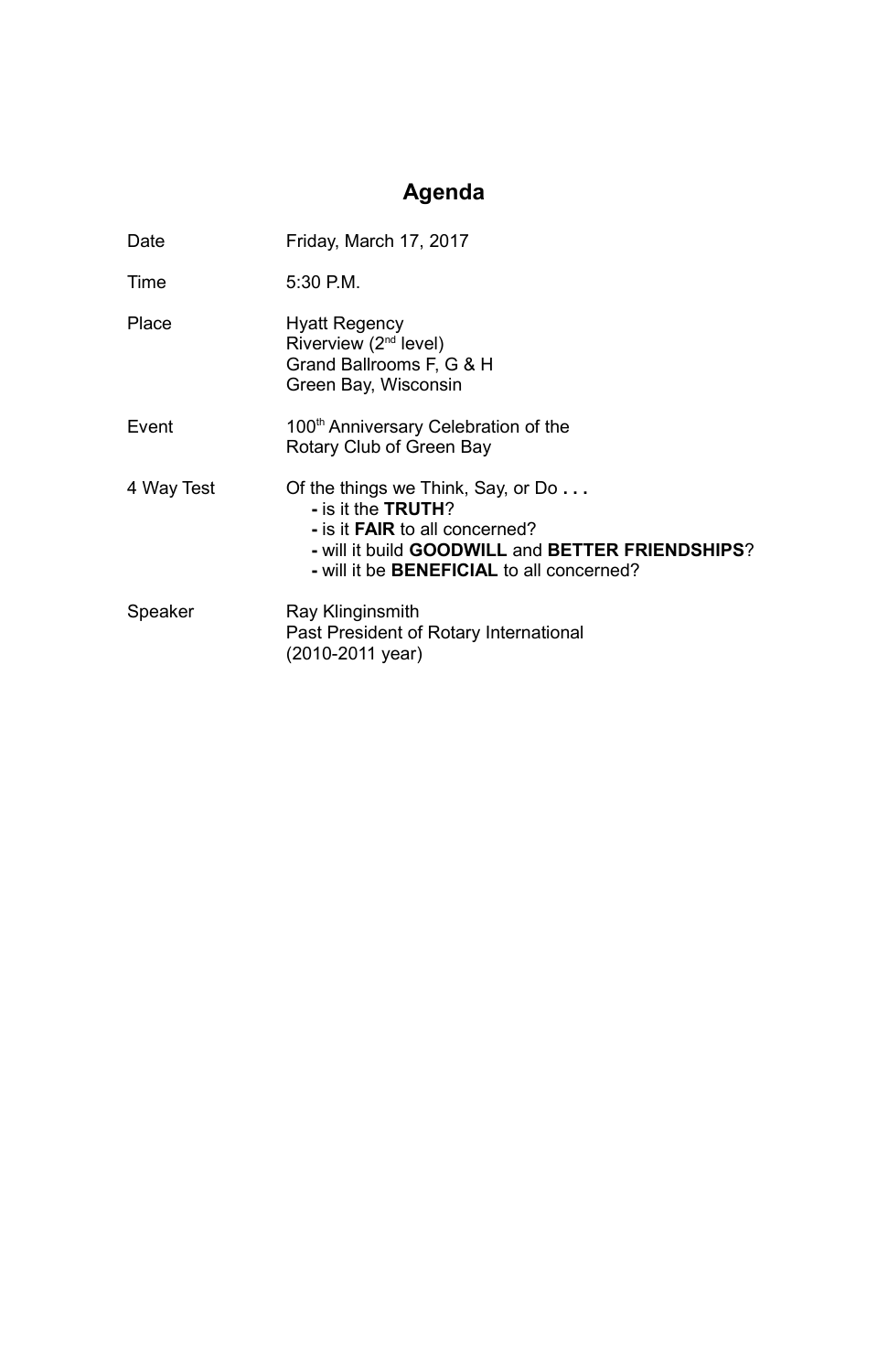#### **Green Bay's Second Fifty Years in Rotary**

First, a look back. The Rotary Club of Green Bay was formally recognized by Rotary International in March of 1917 as Club number 279. Today we celebrate 100 years among more than 32,000 clubs worldwide. The genesis of the Green Bay club started years earlier, when a group of German immigrants formed a swim club. They would gather weekly and take a cruise on the river to swim, picnic, enjoy the day, etc. As this club morphed into the Thursday Swim Club, additional citizens, especially those not of German heritage, joined for the weekly cruise, swim and party. The cruise began and ended near the Walnut Street Bridge. Several of the thirteen founding members were a part of this club. It was through connections to that group of swimmers and through their common business interactions that the original Founders got to know one another.

Hopefully you will take took a moment to read Leo Gannon's 'Green Bay's Fifty Years in Rotary' which appears later in this pamphlet. That will tell you some of the history of the first 50 years of the club. Along with a history of the second 50 years of Rotary in Green Bay, in this book we are also recognizing the 13 Founders of the club, as listed with Rotary International. Initiated as a Male Only club, today the club consists of a wide variety of men and women across a broad spectrum of industries and organizations.

Back to Leo's history. Fellowship among Rotarian's takes several forms. Imagine having to lead a goat, from the weekly meeting, through the streets, back to your office. That is not very likely to happen in today's day and age. More of us drive to the meeting and this means walking a goat back to our office isn't going to happen. But the ideals of service, the ideals of camaraderie and fellowship that existed 50 and 100 years ago continue today.

Now fast forward to our second fifty years. What successes and stories can we share? Consider the following:

#### **A Story**

Max Johnson had been a long time member of the club, had served as President in our Golden Anniversary year of 1967 and was liked by all. Unfortunately for Max, he suffered serious medical issues. These issues progressed until Max had to consider moving out of Green Bay in the late 80's, to southern Wisconsin, in order to be nearer to his family so they could assist in his care. At one of the last meetings he attended in Green Bay, he stood up and asked Dave Denil, from Denil Cadillac, if Dave would make sure he (Max) could return to Green Bay in a Cadillac. Dave promised to make it happen. There was not a dry eye in the house. Max did return to Green Bay and it was in a Cadillac. Way to go Dave!

#### **A Success**

Like our predecessors in the first 50 years, in the second 50 years, the club has conducted fund raising events to support worthy causes. Using the Rotary Foundation of Green Bay, Inc, which had been founded in 1960 under the direction of former long time club Secretary, and former club President, Karl Feldhausen, the club had a vehicle for fund raising. From the late 60's and into the early 80's the Foundation recognized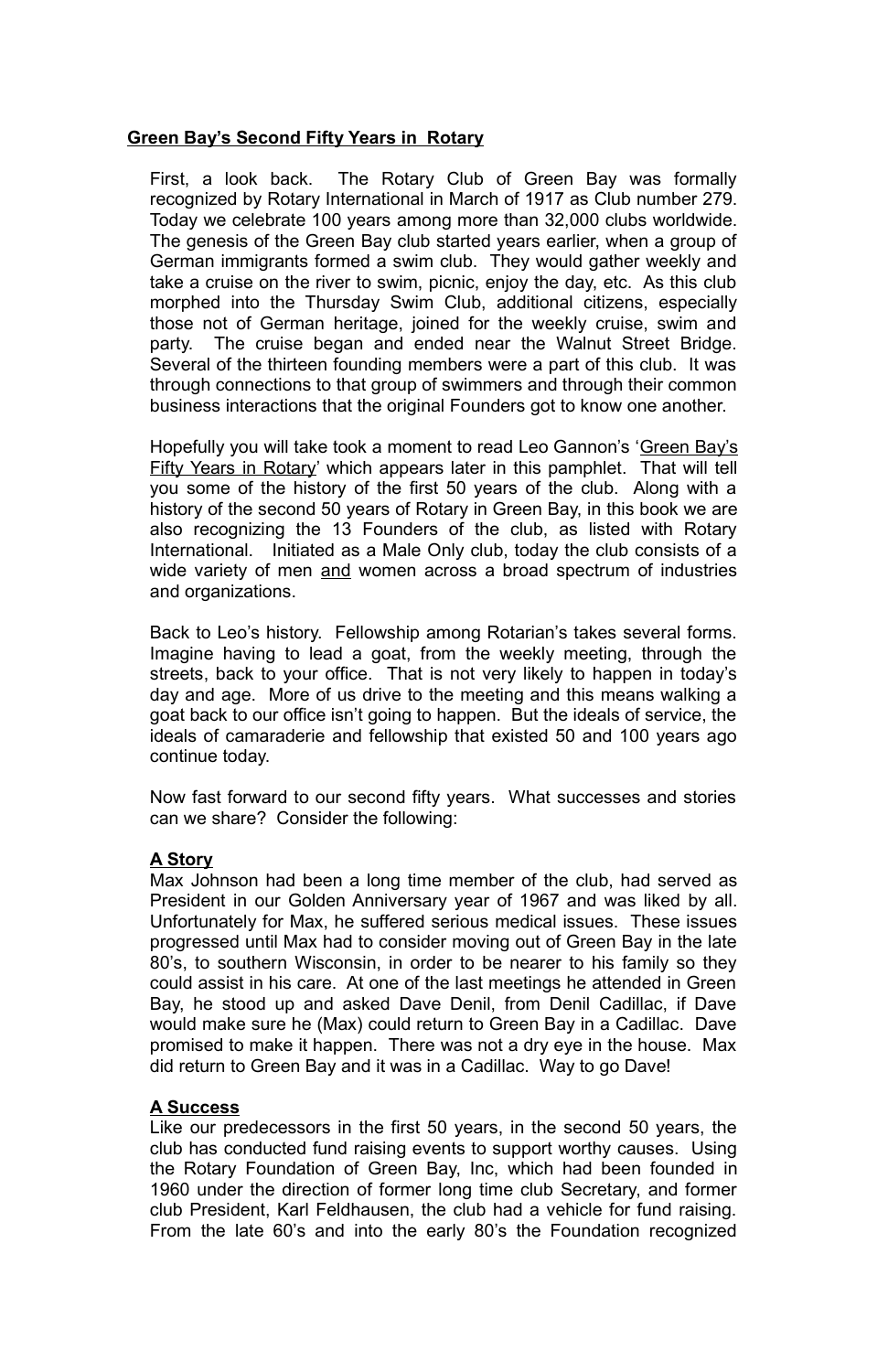teachers on a regular basis for their efforts in educating the youth of Green Bay. It was, during the "depression" of the early 1980's that the club, through the Foundation, started the Free Enterprise Award, to recognize a local businessman (later, businessperson) based on select criteria. Initially, it was felt this award would be successful for ten years and then end. The first Free Enterprise Award (FEA) was bestowed in 1983 to James Kress of Green Bay Packaging.. There have been 35 recipients in the ensuing years with the most recent recipient, Will Kress, in 2016, the grandson of the original recipient. In the past five years the Foundation, through the FEA, has raised and distributed in excess of \$500,000 to partner organizations. Additionally, the Foundation \$500,000 to partner organizations. distributes between \$30-\$40,000 per year in smaller donations to a wide variety of needs.

#### **A Story**

Fellowship is a large part of Rotary. Through fellowship we get to know one another and share stories. In the middle 80's, at the end of one President's year, it was found that there were excess funds available in the club treasury. The 'powers that be' decided that a 'Changing of the Guard' celebration would be initiated. The club would host a party to celebrate the end of the year for the outgoing President and to welcome the incoming President. These parties have been held at members homes, at area establishments, at sporting events and at members businesses. So imagine if you were to arrive at a Changing of the Guard party, only to come upon a scene filled with flashing red police lights. Such was the situation outside Dick Martin's 'aerodrome' that year. One of the members, Dave Denil, had decided to fly his home-built plane to the meeting. He was doing a snap roll for the enjoyment of those on the ground when he noticed a wasp inside the windshield. You can guess what happened. As he rolled the plane back to horizontal, while keeping a wary eye on the wasp, lest he be stung, Dave let the plane drift toward a dual strung power line. The landing gear rubbed the lower line, instantly grabbing Dave's attention. With one power line above the wing and another below, a 3/8 inch steel cable supporting a telephone line devoured the wooden propeller causing the plane to lose forward momentum. As luck would have it, the plane's tail got tangled in the power lines, and while the plane fell like a brick, it did not crash because the tangled wires held it about two feet above the ground. Suspended nose down, Dave unfastened his seatbelt, wiggled his way out, and, as he put it, 'decided to put some distance between me and a possible fire'. There were no injuries, other than to the propeller and Dave's pride. He salvaged the propeller, the plane and his pride. Oddly, he has never been called by the DNR to lead migrating sandhill cranes to Florida. Nevertheless, that party is one remembered by everyone who attended. And, says Dave, "any landing you walk away from is a good one".

#### **A Success**

The year was 2003. The club was looking for a way to provide gently used business clothing to men of need for such things as job interviews, to help those in the community that may be in need, etc. Through a partnership between the Salvation Army and the Club, the Men's Closet was formed and was officially opened in 2004. Members Tom Hamilton and Jack Wahr parlayed excess clothing racks and hangers from Yonkers, along with cash and clothing donations from members and the community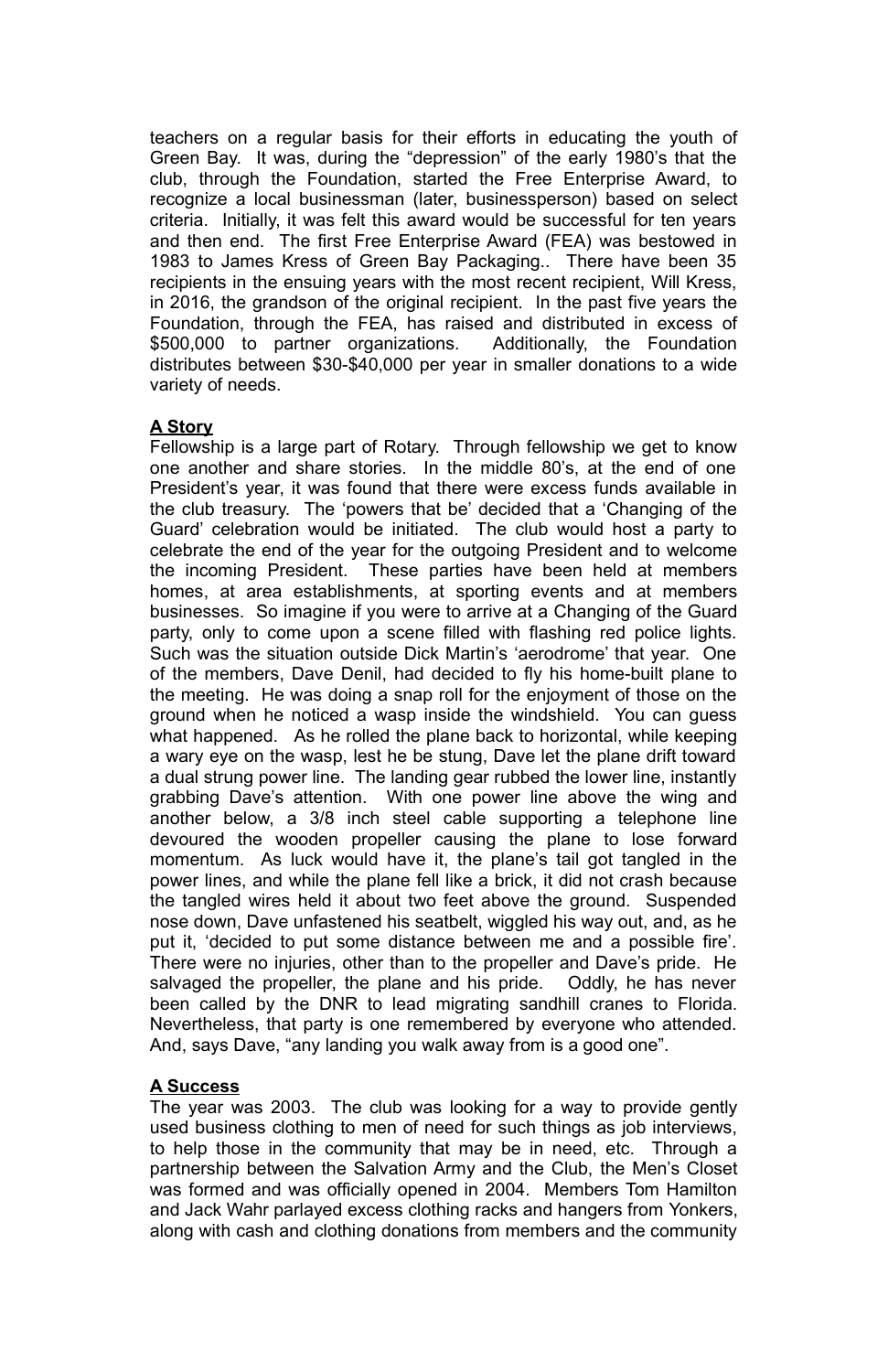into the start of 'The Closet'. In its initial year the club served 218 men. The last full year (2016) showed nearly 800 men served. Today the project can be considered an on-going success. Donations of clothing come from many sources and keep the store filled with business wear. Tom and Jack led the initial push, but members volunteered to work the store as well. Today Jim DeCoster leads the efforts, coordinating volunteers and spending a fair amount of his own time at 'The Closet'. The Men's Closet is located at 1125 West Mason Street, adjacent to the Salvation Army store at that location.

#### **A Story**

Following a long tradition by members to meet and play a round, this continued during the Presidency of Jim DeCoster (1988-1989). The outing was to occur early in Jim's year, and by his own admission, Jim had never been much of a golfer, not then and not now. However, in anticipation of the outing he took lessons to try to improve his game from atrocious to merely "a hack". Try as he might, Jim could not improve. Because he felt his participation would slow down play to the point the more-able golfers would find it bothersome, Jim was willing to sit it out. Faced with the prospect of sitting in the club house, waving everyone off as they started their round, then sitting alone until they finished their rounds, Jim tried to come up with another way to participate. His answer was to RENT a golf cart, stock it with beer, liquor, ice, soda and chips and ride around the course making sure the golfers remained "hydrated". By all accounts Jim was the most popular person on the course that day. And his action set a trend that continues to this day. At every golf outing, or on any weekend, the course owners will likely have a cart or two traveling the course with coolers full of beer, soda, ice, snacks and perhaps some liquor. Well done Jim, well done!

#### **A Success**

To celebrate the 100<sup>th</sup> anniversary of Rotary's 1905 founding, the Rotary Club of Green Bay chose a centennial project to be completed during Rotary's Centennial year, 2005. A committee was formed, requests for ideas were sent out, and discussion was held to determine the ultimate project and recipient. A project was chosen that became known as the "Healthy Teeth, Healthy Kids Program" (HTHK). From research, it was determined that 11,000 students in the Green Bay School System suffered from poor dental health. The research showed that poor dental hygiene was having a derogatory effect on attendance thus grades of those children because they were in too much pain to concentrate on their studies. HTHK was formed to bring dentists and hygienists into those schools where the problem was most prevalent. The club raised \$300,000 with a matching grant from Delta Dental and a bonus of \$75,000 to additional amount \$375,000. Coupled with further grants and donations, the total funding for this project exceeded \$4,100,000 in cash plus another \$1,000,000 in kind donations. Dentists and hygienists were lined up to provide the service, equipment was acquired, along with a van to allow the dental students and personnel to move to and from the dental facility. And the program was launched. Over 50,000 dental visits later, to more than 16,000 students, the Brown County Oral Health Partnership, Inc (OHP) remains a strong and viable force within the Green Bay School District. In 2016 OHP opened its fourth full time location, in addition to an in- hospital site, and the mobile school-based program. The model used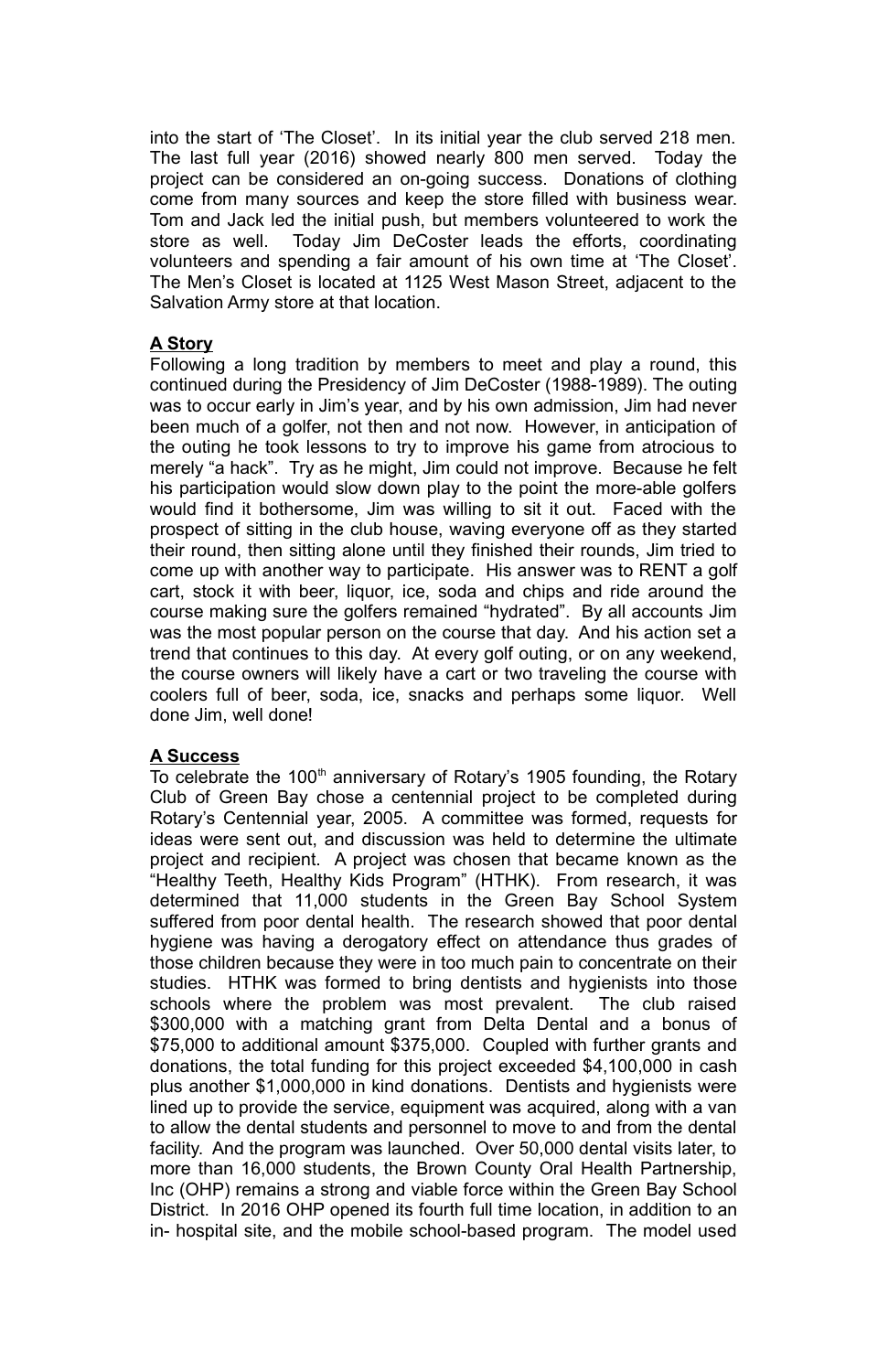by the Rotary Club of Green Bay has been shared with others to duplicate efforts in other communities with a similar need. Smiles all around to students, dentists and their assistants, to Rotary and to its partners.

#### **A Story**

Any number of guests, attending one of our club meetings, will chuckle about our songs, the clubs singing ability, and, why we sing at the meeting. Singing has long been a part of Rotary meetings, at our club and others. A review of past issues of the club newsletter, "The Rotattler" indicates the singing in the first fifty years was often joked about as well. During the 70's and 80's the club had the use of a piano to provide accompaniment. The club, during those decades, relied heavily on pianist R. A. 'Swanie' Swanson to lead us in song. The piano, it is reported, was rarely in tune. One of the stories that appeared in one issue of "The Rotattler" was that the piano was purposely kept out of tune to make the singing sound better, or, perhaps less bad. The weekly meetings will continue as an a capella rendition until we can find a player and a piano. If you are so inclined, please talk to our club President. Members will to continue to sing up to, or down to, their level of ability.

#### **A Success**

A request for thoughts and recollections from members garnered the following from Gus Swoboda. Gus's recollection was "Presentations at Rotary used to have an emphasis on business. Programs at each meeting kept us aware of how business and industry was conducted around here, what type of issues the businesses faced, how was the state of the economy affecting that business, etc. Since the late 80's, the emphasis has been away from just business to concentrating more on people and what Rotary can do to serve the community and the world." Gus went on to say that this change was perhaps brought on by a more socially conscious attitude among members, by the inclusion of women as members and by the internationalization of the fight against polio, all things that happened in the 1970's. All of these things had an influence on the mindset of Rotary, both locally and around the world. Further, Gus said that the process we now use to find our charity partners has become a great example of improved teamwork. He said our approach when selecting Healthy Teeth, Healthy Kids invited member comment, input and ideas, a sharing of opinions and options and garnering club support for the end goal. Our commitment to Healthy Teeth and the charity partners with whom we have worked since then is very similar to the commitment Rotary made to the YMCA during the first 50 years. The tradition of going big continues.

#### **A Story**

The club supports the efforts of Rotary International to help teach our youth. The club's involvement in the Rotary Youth Leadership Award (RYLA) Camp in Manitowish Waters is an example of member commitment. Members participate in this camp with students. On the way to one years camp, local Rotarians and students were in a multivehicle caravan. Enroute, one of the students had a flat tire. The weather was chilly and wet so Rotarians Thom Cody, Spencer Bonnie and Steve Mastalir got into their outdoor gear and toiled in the sleet and cold weather to change the tire while Rotarian Jeff Kerschner stayed inside the warm, comfortable vehicle, "to keep the students calm and focused on the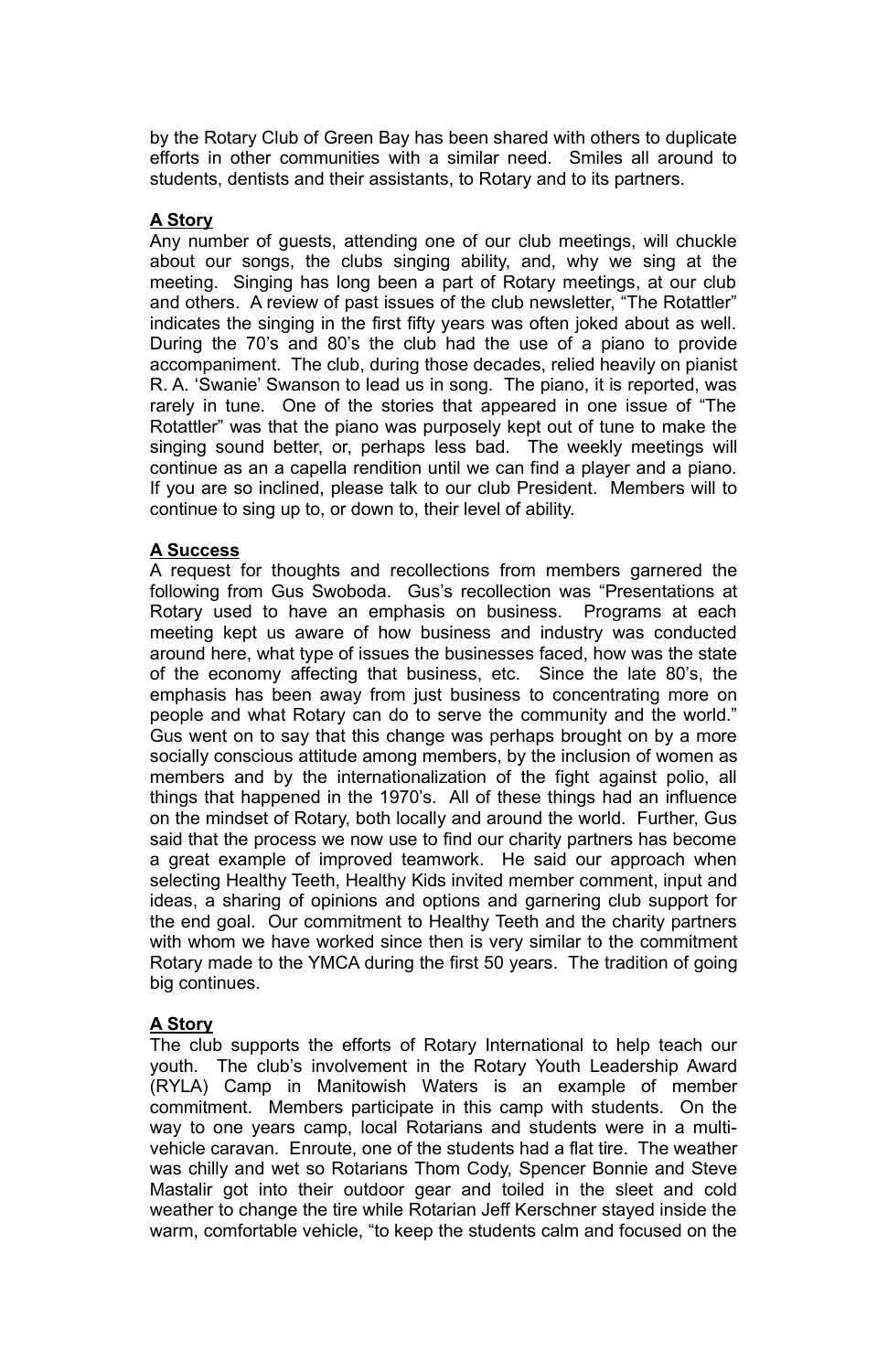weekend ahead." Okay, Jeff. If you say so. With the tire replaced the caravan got restarted. It was decided to stop and get the tire replaced in the event another spare might be needed. While at the tire store, Rotarians chipped in to cover the cost of the replacement tire before continuing on. While at the store, Spencer took off his cold weather pants to let them dry. After leaving and then several miles down the road it was discovered that those pants had been left at the tire store. Unable to immediately return, a phone call was made and the tire dealer agreed to hide the pants behind one of the bushes in front of the building on Sunday morning so we could pick them up on the return trip to Green Bay. There was plenty of kidding and joking between the Rotarians and the students during camp. When something needed to be done, Spencer was told untold times that we'd get to it, to just 'keep your pants on'.

#### **A Success**

In 2011 the Rotary Club of Green Bay sent out requests to area organizations for another partnership opportunity. Respondent groups presented their program to the club, after which the club chose a partner cause. In this instance partnered with Ben's Wish Project Fund, a Green Bay organization that was looking to fight student hunger at the elementary school level. It was felt this organizations goals were in line with the Rotary goals of improving life in the community and service to youth and young adults. The Ben's Wish organization had reported that many students were dependent on school lunch programs for a large part of their nutrition needs. The Ben's Wish goal was to provide a backpack of food to assure the child had food for the weekend. The first backpacks were delivered to Jefferson School in January 2012. The program continues at Jefferson and has since been expanded to Tank, Danz, Nicolet, Fort Howard and Keller schools. The latest totals reveal that 51,000 backpacks of food have been delivered, supplying students, and families, with much needed supplies. Rotarians helped lead fundraising efforts, pack backpacks and assist in the distribution of those backpacks at the school level.

Like the first Fifty Years of Rotary in Green Bay, the Second Fifty Years of Rotary in Green Bay saw a continued commitment to needs, at both the local and international levels. Our Founders started us down a wonderful path. The past 100 years have seen many changes. W are able to celebrate a good number of successes while we continue create stories.

Today, Rotary's ideals and avenues of service continue to be the measuring stick for ways in which club members can help, to assure that what we do is **Beneficial to All**. And members continue to use fellowship to build **Friendships**, among both members and those we serve. The **Truth** is, it has been a wonderful ride that needs to continue for 100 more years.

#### **Steve Mastalir, Club Historian of the Rotary Club of Green Bay, 2016-2017**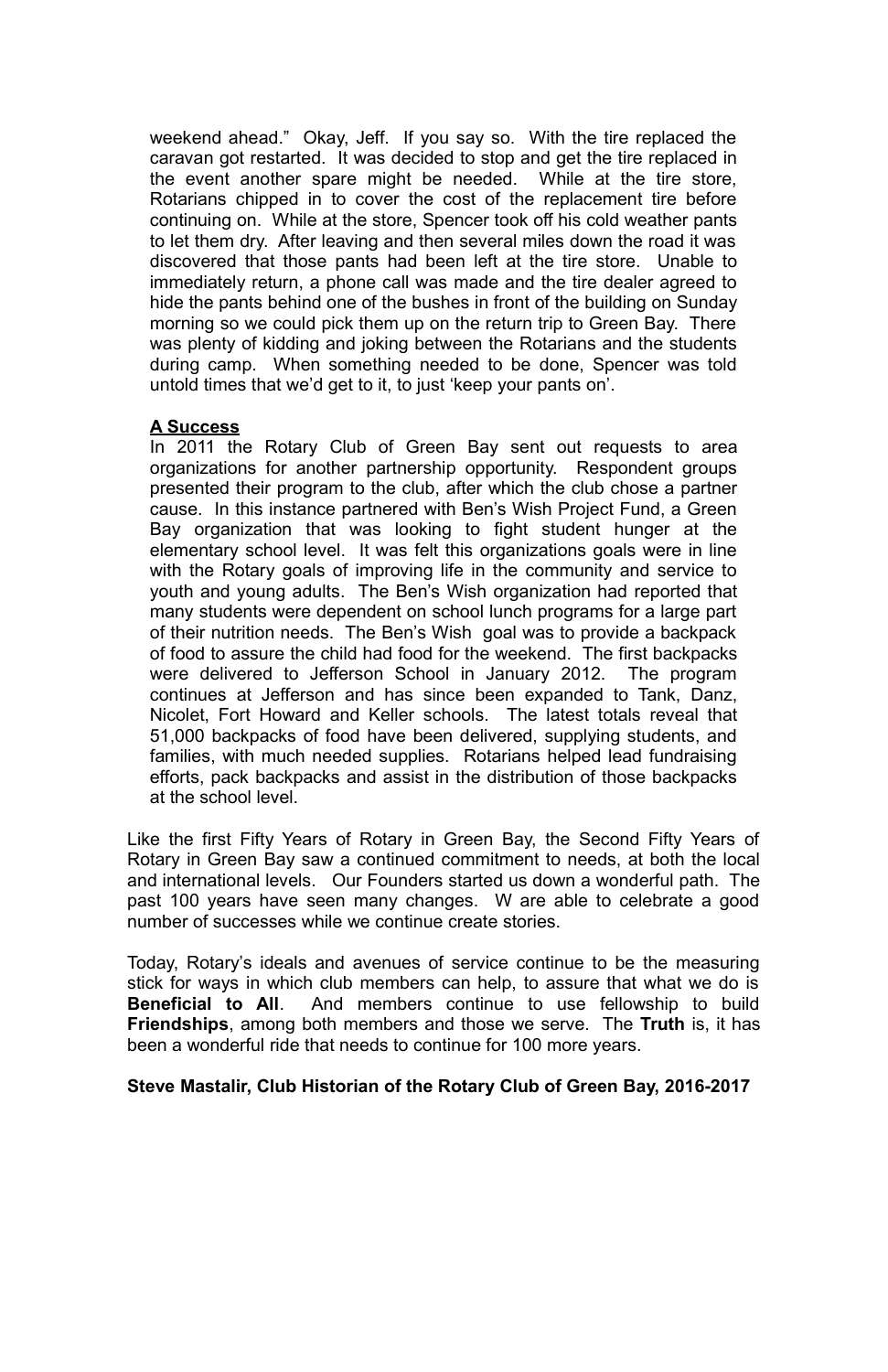#### **Green Bay's Fifty Years in Rotary**

In 1917 most well-to-do families in Green Bay employed a maid. Thursday was the Maid's Day Off in most instances and so a group of the city's businesses and professional men developed the practice of meeting for lunch on Thursdays in the rear of Ed Barth's saloon on Washington Street. Early that year word reached Green Bay of the new businessman's club called Rotary which had been organized in Chicago by Paul Harris in 1905.

Whether the word came to the group at Barth's through James H. McGillan, an attorney, or through O. F. Brandt, an insurance man, is in dispute. However, there is little doubt that once the idea was proposed, McGillan, an accomplished speaker and enthusiastic organizer, took the lead in pushing the formation of the club and getting the charter. Nevertheless, the records show that Brandt had an important part in the work and continued to carry on as a devoted Rotarian and as an organizer of other clubs in the district.

There were thirteen in attendance, at the first meeting of the club at the Beaumont Hotel, January 29, 1917. They were: McGillan, attorney; Brandt, life and accident insurance; Joseph P. Nugent, brewer's representative; A. E. Winter, wholesale hardware; Ralph L. Joannes, wholesale grocer; Wallace D. Fisk, fire and general liability insurance; George F. Reeke, plumbing contractor; C. B. Phenicie, public utility; Frank H. Smith, Association of Commerce secretary; George H. Richardson, banking; Ludolph M. Hansen, building contractor; Alfred Witteborg, hotel manager; and John K. Kline, newspaper publisher.

Temporary officers chosen were: McGillan, President; Brandt, Vice President; Nugent, Secretary; and Winter, Treasurer. Brandt, Richardson and Kline were named directors.

The application for a charter was approved February 9, 1917 and Green Bay began its relationship with Rotary Club No. 279, which has now extended to a period of fifty years.

It should be noted that the charter members were chosen to meet the Rotary rule of one member from each business classification. The club decided to meet at noon on Thursdays again because that was the maid's day off. The Thursday meeting rule continued until 1965, although Housemaids and their days off had long ceased to be a problem. The Beaumont has continued to be the official meeting place of the club throughout its history, although meetings were held at the Elks Club for a period while the old hotel building was razed and the new one built.

The early days of Rotary in Green Bay were largely devoted to the organization of new clubs. This was natural since the Rotary idea was spreading rapidly and the national office in Chicago which later became the International office, was encouraging existing clubs to sponsor additional clubs in their respective districts. Green Bay was in the Tenth Rotary District, which then included all of Wisconsin and the Upper Peninsula of Michigan, west of the  $85<sup>th</sup>$  meridian.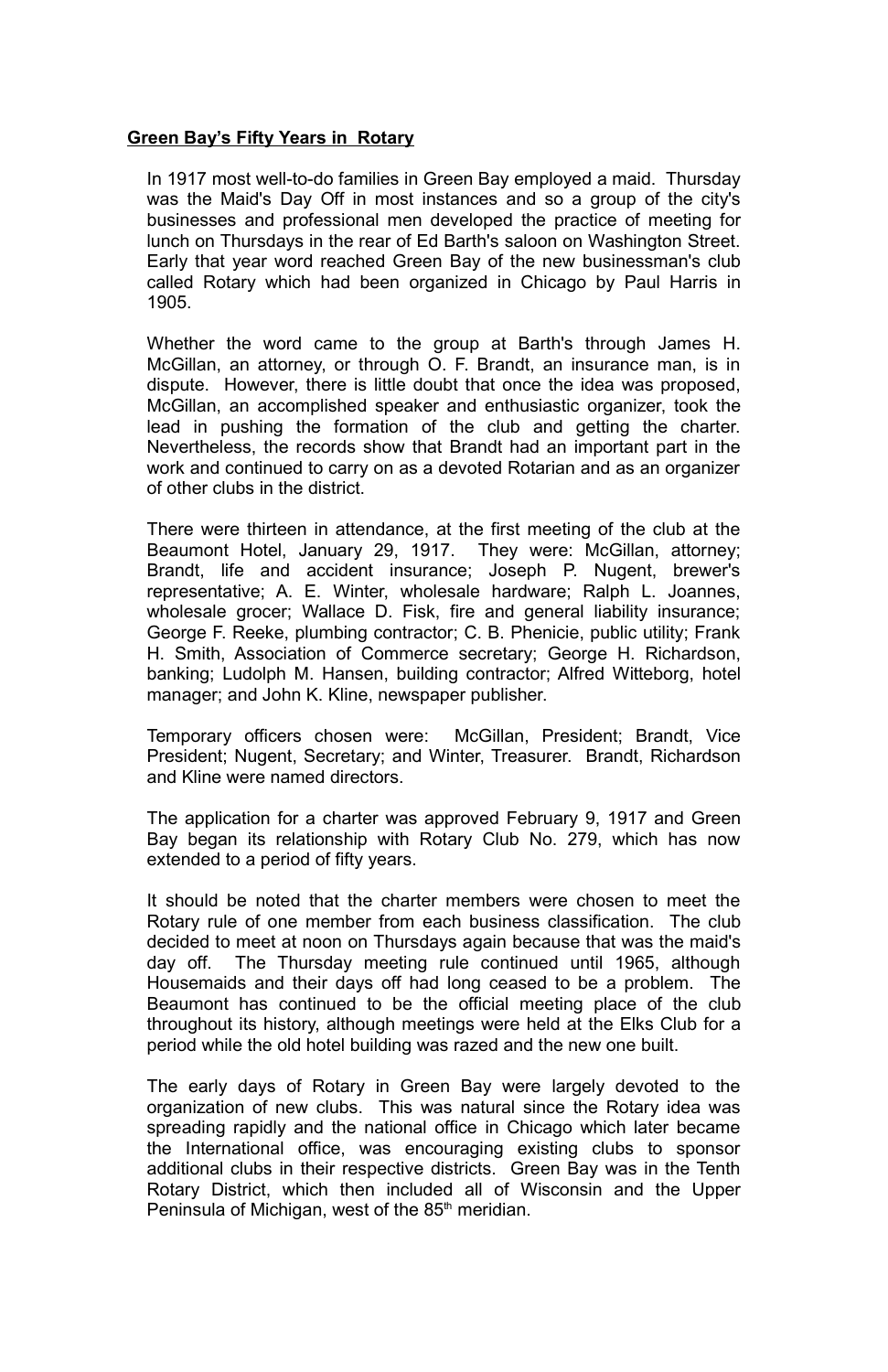Brandt, the second president of Green Bay Rotary, and Austin O. Olmsted, who became a member shortly after the charter meeting, were accredited with having assisted in the organization of ten new clubs. Because of their enthusiasm, Dr. Olmsted was elected governor of the Tenth District for the Rotary year 1922-1923. The Tenth District has been divided several times during the past fifty years. Only four of the clubs organized by Olmsted and Brandt in the early days are in district 266 which now includes Green Bay.

These clubs include

-Antigo, charted February 10, 1922, -Marinette, chartered October 1, 1918, -Shawano, chartered November 3, 1923, and, -Sturgeon Bay, chartered May 1, 1920

The De Pere club was organized March 24, 1926 under the sponsorship of Roland H. Risdon. The Manitowoc club was chartered June 17, 1919 with Brandt as the sponsoring officer. Four other clubs, now outside the district were organized during Dr. Olmsted's term as governor. They are Delavan, Waupun, Two Rivers and Beaver Dam.

Rotary prospered in Green Bay from the beginning and its members quickly found that they could make important contributions to the welfare of the community through the direct sponsorship of various projects. Rotary members have never lost interest in community work although in recent years to avoid competition for credit of publicity with other organizations, the club has encouraged its members to engage in civic work as individuals rather than as club representatives. A result is that Rotarians are found as active leaders and workers in all civic projects although club sponsorship of such projects is now rare.

During World Wars I and II and the various conflicts since, Rotarians have been active in bond drives and as workers in campaigns to support the Red Cross. Throughout its history the Green Bay Club has given liberally to such activities as Boy Scouts, Boys Camps, the Y. M. C. A., Little League, Schools for Retarded Children, Scholarships and others of like nature. It is estimated that such contributions over the years have totaled more than \$50,000 (1917 through 1967).

Perhaps the outstanding effort of the Green Bay Club over the years was its support of the Y.M.C.A. This support began with the drive for funds and has continued during the 45 years since. Green Bay had been without a Y.M.C.A. building for several years until 1922 when Mitchell Joannes, a Green Bay wholesale grocer, decided to make a large contribution toward providing such a facility for the community. Mr. Joannes's son, Harold, was president of Rotary at the time and for this reason the official announcement of the gift was made at a Rotary meeting. Rotarian's seized upon the opportunity to insure this needed service for the city. Although the Y. M. C. A. campaign was never in the usual sense a Rotary project, Rotarians were active in it from the beginning. Many years after the work had been completed, Norman Smith, a Rotarian, and a leader both locally and internationally in Y.M.C.A. work, reviewed the campaign which raised \$400,000 for the "Y" in 1923.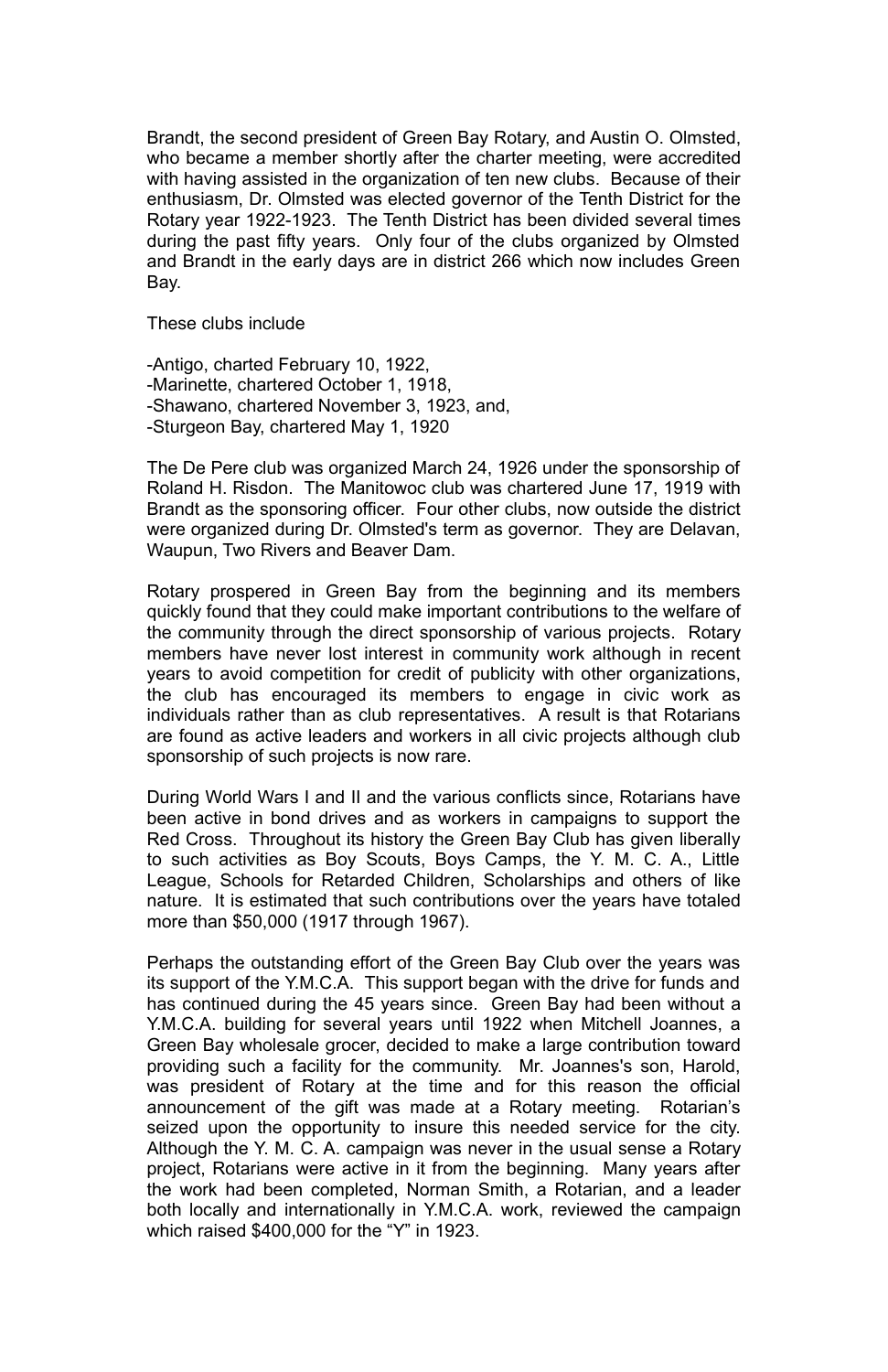His study showed that the Rotarians had really carried the load in this community effort.

On the 25 man advisory committee set up to handle the campaign, 15 were Rotarians. The original board of directors elected in 1925 numbered 15 of which 12 were Rotarians. During the first 30 years of Y. M. C. A. history, 8 of the 14 who served as president were Rotarians.

Rotary Club 279 had been in existence for twelve happy and prosperous years when disaster struck. The first sign of trouble was the stock market crash on November 29, 1929. That Black Friday wiped out fortunes and brought business failures and suicides in great numbers to the financial centers of the nation. In Green Bay the crash was painful and punishing for many who had built paper profits in the market but it was not immediately ruinous. There were worse things to come. The depression had set in and was to reach its lowest point for the Green Bay Rotary Club about three years later.

The membership count remained in the 40's until 1938 when it finally crept up to 50. The count remained close to the 50 mark until 1944 when it suddenly jumped to 64. From then on the trend has been generally upward. The magic number of 100 was reached in 1951. Gain has been constant since, with the present roster showing a count of 116. Membership campaigns are unknown in the Green Bay Club. Thus some of the low points may have been due in part to failure of club members to invite others to join.

There has never been a time in the past fifty years when Green Bay Rotarians were not actively engaged in important civic affairs. Further there has not been an important civic project publicly administered in Green Bay in the past fifty years which did not have important support from members of Rotary. The club has a record of public service to be proud of, but it is more proud of the fellowship and entertainment it has provided for its members.

It is difficult to describe what is meant by fellowship in the Green Bay Club. A very successful effort to tell about the fun in Rotary came in a letter in 1955 to secretary Karl (Feldhausen) from the late George F. Reeke, a charter member who was then 85 years old and in retirement in Florida. He had evidently been asked for some historical data on the club and he replied in part as follows:

"One of the funniest annual shows put on was the time Vic Minahan was given a live goat with the understanding that it was to be led down Washington Street to Vic's office. I can still see Vic wrestling with that goat . . . Another, the publicity given the club at the park when we put on a show of circus acts. I played the bearded lady . . . Another, I played Diogenes, a weak character which reminds me of my present condition at my approaching 86.

We always had a lot of fun at our meetings all of which assisted a great deal in a companionship that served the club so well throughout its many years . . . "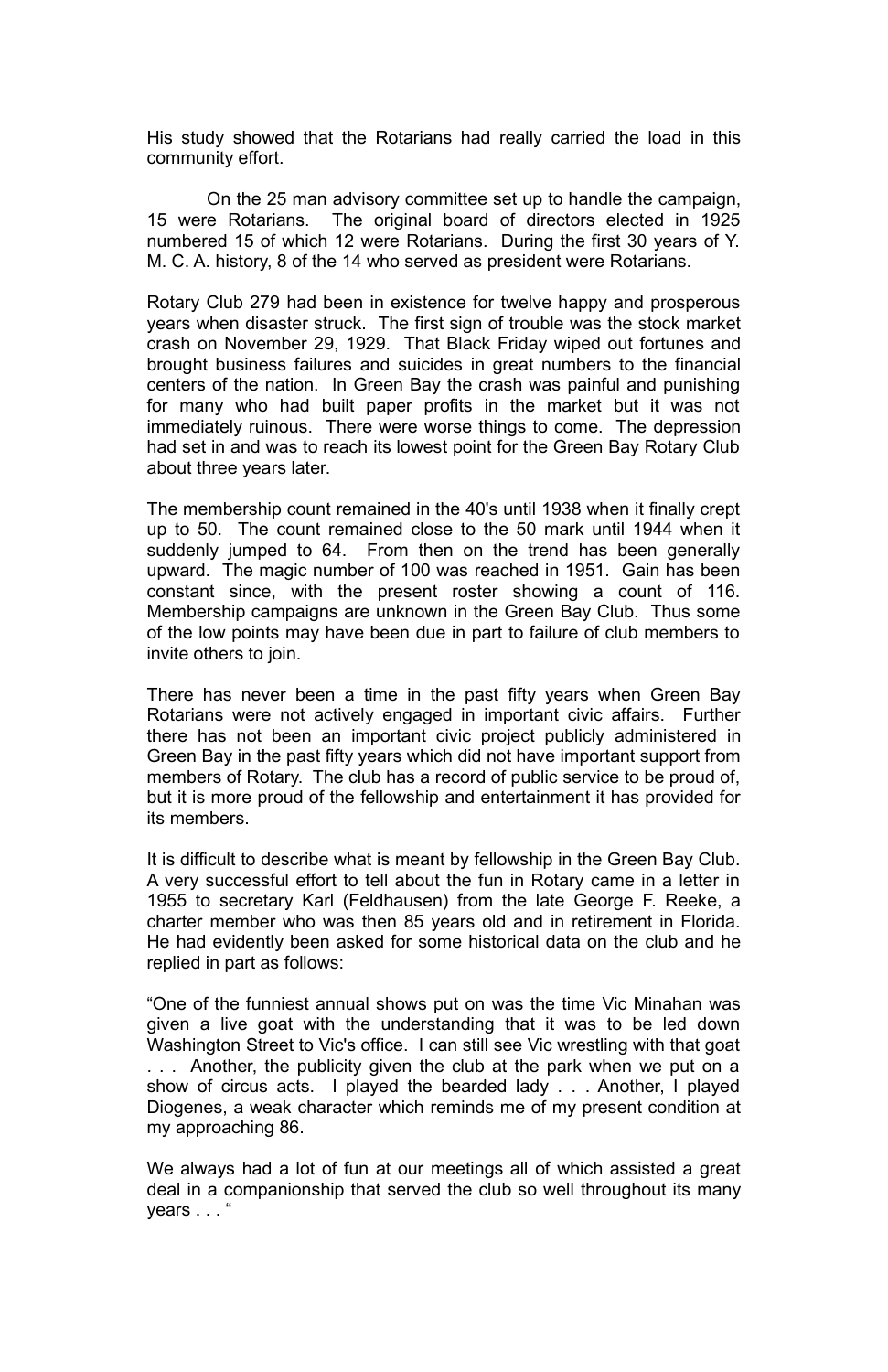Rotary will surely be a success if the present members at 86 look back on their days in Rotary with such obvious pleasure and there is every reason to believe that men joining Rotary today will enjoy the fellowship and entertainment as much as did the charter members of 1917.

#### Leo V. Gannon

**Reprinted from the pamphlet for the April 20, 1967 Golden Anniversary Dinner of the Rotary Club of Green Bay**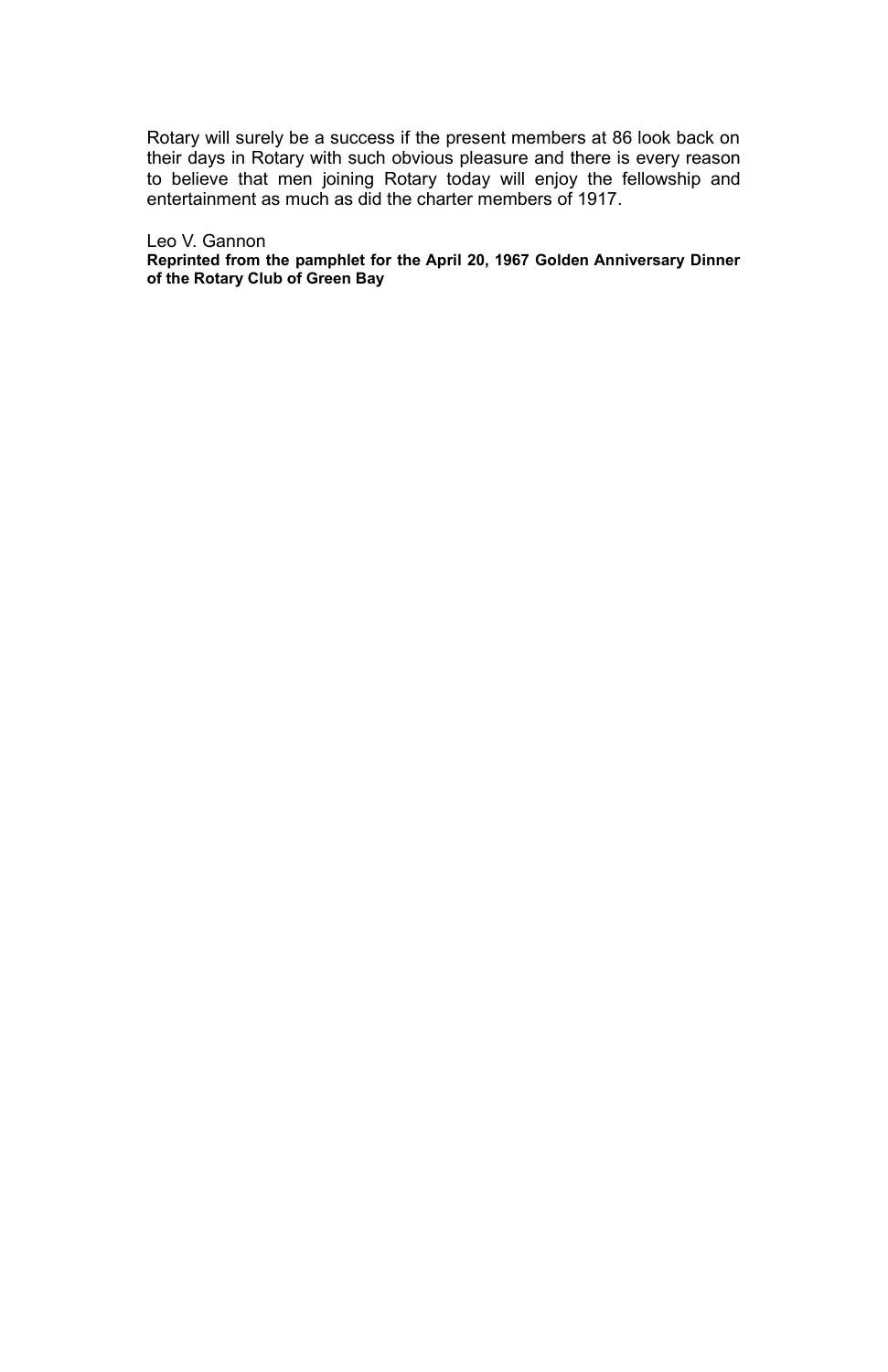#### **The Founders**

(alphabetical order)

#### **1) Brandt, Otto Frederick – Insurance, Life - O. F. Brandt Insurance Agency**

Born in Minneapolis, Minnesota, Mr. Brandt moved to Green Bay in 1915. He was self employed at the O. F. Brandt Insurance Agency. Mr. Brandt acted as an agent for The Travelers Insurance Company. His business took him to Milwaukee on numerous occasions, where he was introduced to the idea of Rotary. His business dealings with associates many of the business leaders in Green Bay opened doors for him to spread this idea. His inspiration, combined with the out-going James McGillan, was the nexis of Rotary in Green Bay. Mr. Brandt and Mr. McGillan were both members of the Green Bay Swim Club, a group that met weekly for a cruise and/or a swim. Several other of the original members were also a part of this social club.

When the Rotary Club was formed in 1917 it was thought that Mr. Brandt should be the first President. He declined as he felt his time in Green Bay (two years) had not long enough to merit his taking that position. He did agree to serve as the first Secretary of the club. When Mr. McGillan resigned from the Club in 1917 to enlist in the Navy, Mr. Brandt agreed to serve the remainder if Mr. McGillan's term as Club President.

While in Green Bay, Mr. Brandt remained active in a number of organizations. He remained a Green Bay Rotarian from 1917 to 1925, when he moved his business to Milwaukee. He continued his Rotary ways in Milwaukee until his retirement in the mid 1950's. While in Green Bay in addition to his Rotary involvement, Mr. Brandt served as President for one year of the Associated Charties (later to become The Community Chest). He became a member of the Mason's and continued service to that organization following his move to Milwaukee. He supported the Boy Scouts of America, both here and in Milwaukee. He, like Jim McGillan, volunteered for military service during both the First and Second World Wars.

Following retirement in 1954, Mr. Brandt moved to his vacation home in Westfield, Wisconsin. Five years later, Mr. Brandt died at the age of 78, following a short illness. At the time of his death he was survived by his second wife, Margaret, a daughter Elizabeth (Mrs. Lawson Adams), and, a son Robert. Florence, his first wife, preceded him in 1944. He also had two grandchildren.

Mr. Brandt was the first Founder to resign from the club, due to his moving to Milwaukee. His remaining a member of Rotary in Milwaukee until 1954 made him the second last of the Founders to pass.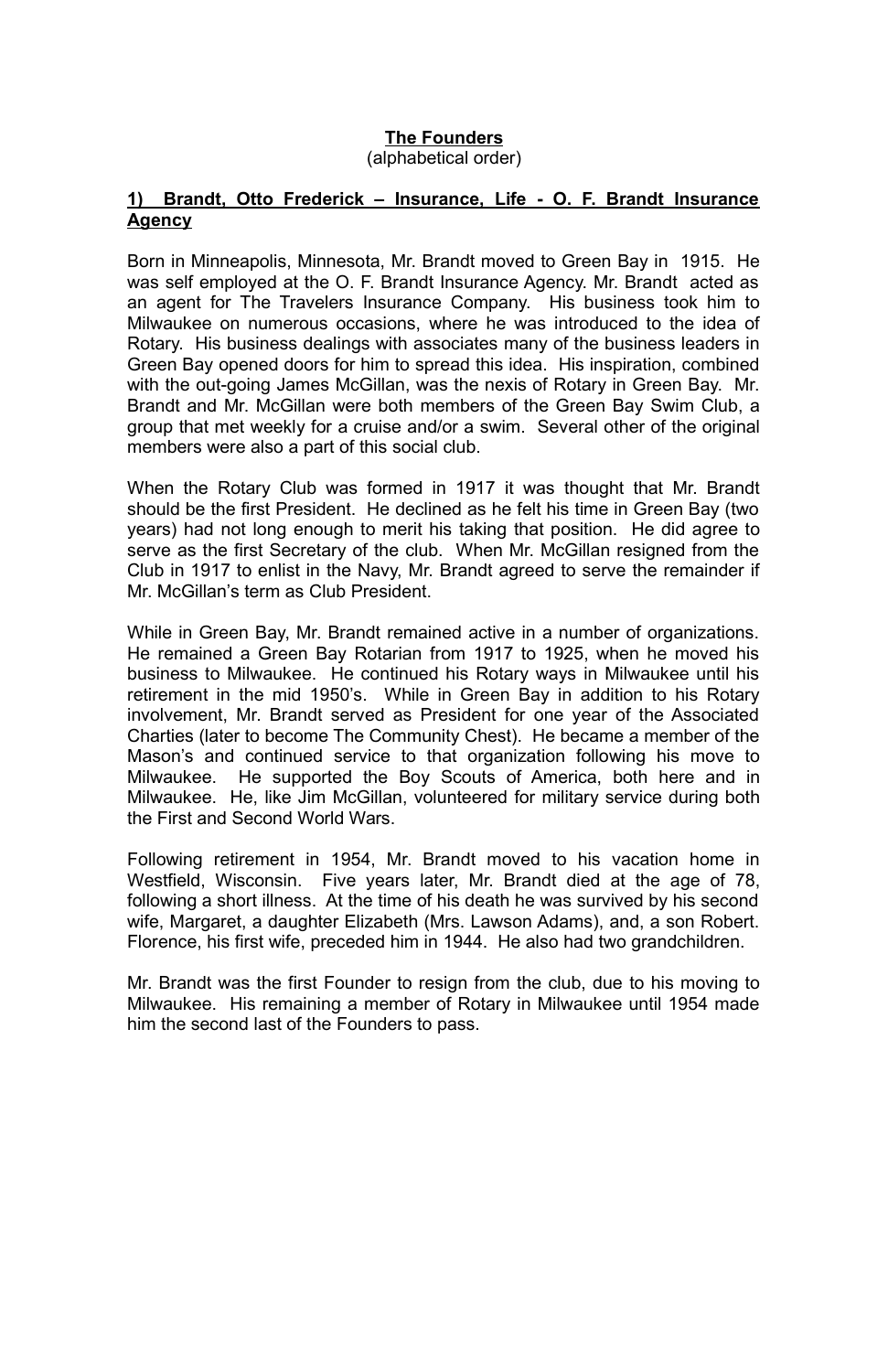#### **2) Fisk, George W - Insurance, Fire and General Liability – Fisk Insurance Company**

George Wallace Fisk was born the youngest of four Fisk brothers in 1868 in Green Bay. This 'native son', having grown up in Green Bay and having attended schools in Green Bay, met and married Margaret Doty in Green Lake, Wisconsin in 1889. They had two children, Earl and Ruth.

Being the son of a local bank President, Mr. Fisk followed his father into banking at Kellogg National Bank for 17 years. Following his time at Kellogg National, Mr. Fisk left to become more actively involved in two family owned companies, The Fisk Land & Lumber Company and The Fisk Insurance Agency. He served as an officer in each of these businesses but concentrated more of his time in the Fisk Insurance Company.

Following the death of one of his brothers, George Fisk and his two surviving brothers, in addition to running the lumber and insurance companies, started a business that dealt extensively in creating real estate mortgages. This company grew to become one of the most prominent of its type in northeast and northern Wisconsin. It was appropriate that the brothers were involved in real estate and land in Green Bay and the surrounding area as their grandfather, Toll Fisk, was the man to plot the original site for the Village of Fort Howard. The Fisk name continues to be well known in Green Bay and throughout northeast and northern Wisconsin.

Following an extended illness, Mr. Fisk died in 1954 at the age of 86. He was survived by his wife Margaret and son Earl, Ruth having died as a child.

Mr. Fisk, at the founding of the Rotary Club if Green Bay, was the oldest Founder, being 49.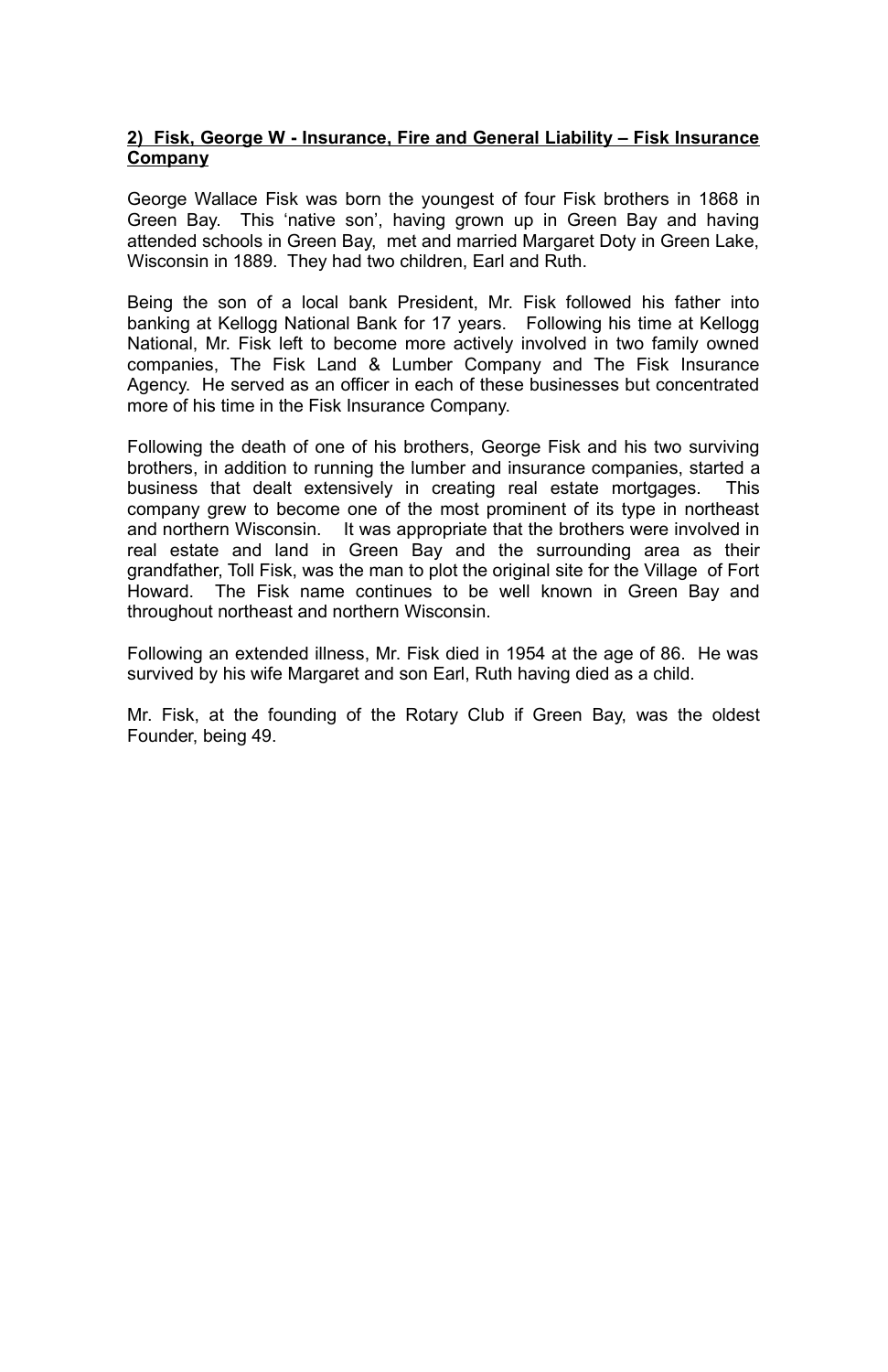#### **3) Hansen, Ludolph M. - Construction – Hansen Construction Company**

Born in Flensburg, Schleswig-Holstein, Germany on June 11, 1875, Mr. Hansen moved to the U.S. with his parents, settling in Green Bay in 1895. He took a job in the carpentry trade for a time, the career he had trained for in Germany. Shortly thereafter he accepted a position at a local furniture manufacturer before starting his own construction company to build homes.

On August 20, 1901 he was married to Ms. Inger Selmer. They had three children.

In 1911, with two partners, Mssrs Wilson and Walter, the three men formed the Wilson-Walter-Hansen Hardware Company. The company had two stores in the area, at 406-410 Dousman, Green Bay (today, occupied by the House of Homebrew) and 115 North Broadway, De Pere (today, home of Bilotti's Pizza).

While working at Wilson-Walter-Hansen, Mr. Hansen continued his interest in real estate and home building, his first interest. He was considered a success in the real estate and home construction fields, building 20-30 homes per year (this in the early part of the 1900's). According to the "History of Brown County", 'Mr. Hansen had built over 250 of the finest residences in Green Bay'. In addition to his hardware, home building and real estate interests, Ludolph was half owner and Treasurer of the Akin Laundry Company, one of the largest businesses of its kind in the county. Akin provided laundry services area hospitals and hotels. At the time of his death he was also affiliated with the General Contracting Company, another Green Bay building contractor.

In addition to Rotary, Mr. Hansen held membership in the Green Bay Commercial Club, the Modern Woodmen of America, and, the Ausger Society. He was a 22<sup>nd</sup> degree Mason, a member of the Washington Lodge, No. 21, F. & A.M. He was a member of the Tripoli Shrine and the Green Bay Shrine Club.

He was also known to have a musical ear, being known for proficiency on the violin and trombone. He often played for parties, and, in the evening at his home, until his business interests took up too much of his time.

He died in Rochester, MN at the Mayo Clinic in December 1951. He was survived by his wife, daughters Mrs. Clfford Swanson and Mrs. Gus Klaus, and son, Ludolf. At the time of his death, he was 76 years of age.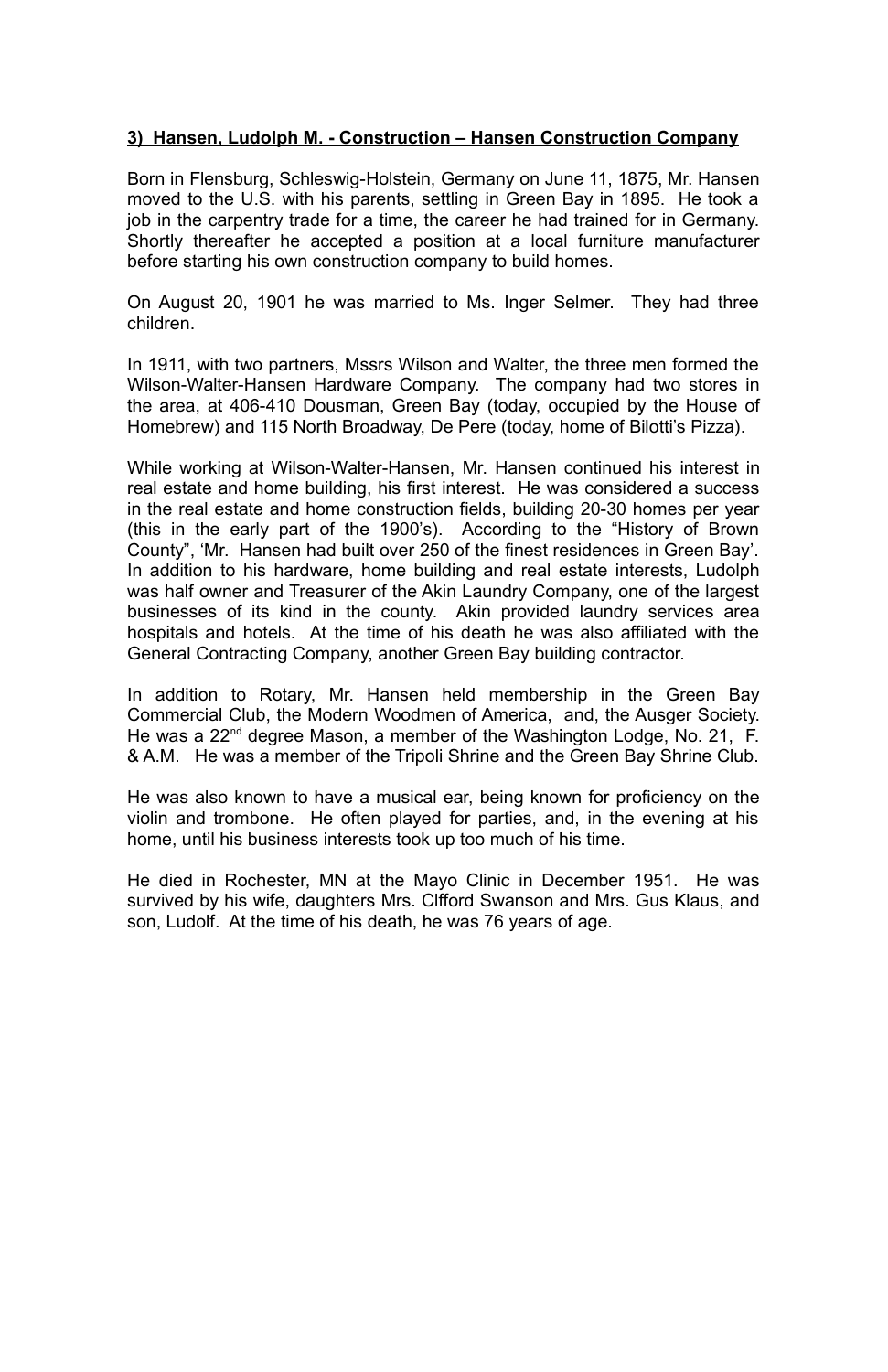#### **4) Joannes, Ralph L. - Wholesale Grocer – Joannes Brothers Wholesale Company**

Ralph L. Joannes was born in Green Bay in 1877, another 'native son' of Green Bay. He started his adult life working for Joannes Brothers Wholesale Company, a business started by his father and two uncles. Johannes Brothers Wholesale Company was a supplier of foodstuffs and a line of grocery stores that remained a linchpin business in Green Bay. The grocery stores were sold in the 1950's to the Super Valu chain from Minneapolis and the wholesale business continued into the 1960's. They wholesaled such names as Champion Coffee, Martha Washington Rolled Oats and Bako-Van Flavoring Extracts. The business was located at 116-128 So. Washington Street (directly south of the Bellin Building - current site of the Riverside Place Condos formerly Washington Square Apartments). Ralph served as Secretary, Director and Buyer at Joannes Brothers Wholesale Company until 1924, at which time he moved to California to take a position with two other brothers in yet another business started by their father. That business, Coffee Products Company of America (CPCA), specialized in coffee, tea and spices. Coffee was roasted at 300 degrees for 16 minutes, cut and packed in tins for distribution. Ben-Hur Coffee, a strong regional brand, was also processed here. That brand was eventually acquired by McCormick Spices. Today the building remains as 'Artist In Residence' residential lofts at 800 Traction Avenue. Following his move, Mr. Joannes joined a local California Rotary club and remained a member until his death.

Ralph worked at CPCA until his death in 1934, at the age of 57, following an illness that had troubled him for four years. He was known in social and musical circles as well as in the business world.

Mr. Joannes married Charlotte Greer in Green Bay and they resided at 500 Congress Street until they moved to California. Charlotte, along with a two sons, Ralph Jr. and Charles, and a daughter, Dorothy, survived Mr. Joannes.

Ralph introduced his brother, Harold, to Rotary before leaving Green Bay. Harold, who remained in Green Bay, duplicated Ralph's interest in Rotary and served as club President in 1922-1923. Ralph Joannes was an avid outdoorsman, enjoying golf and fishing, and was, in addition to being a Rotarian, a Mason and Knight of Pythias.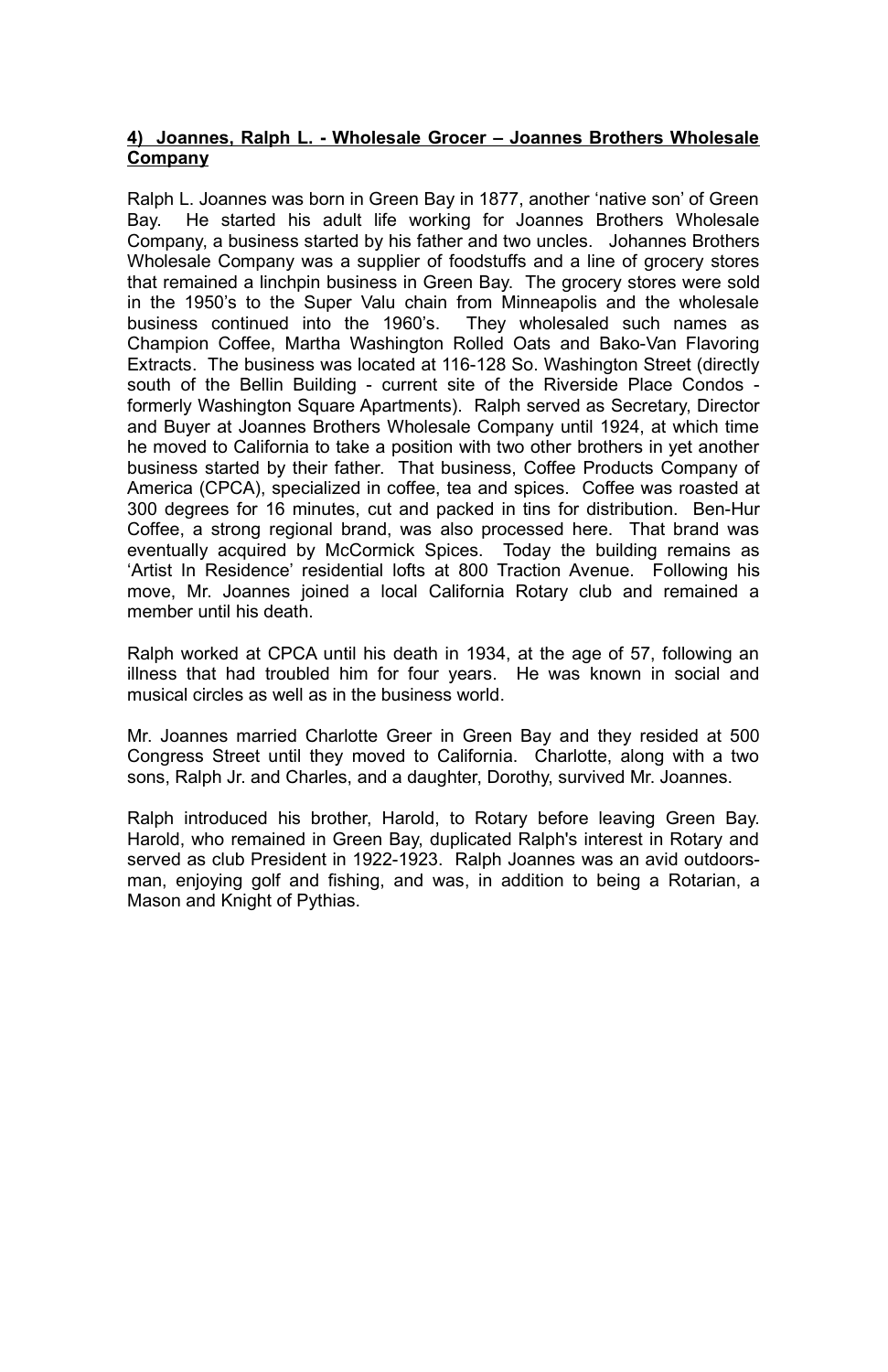#### **5) Kline, John K. - Newspaper Publishing – Green Bay Press Gazette**

Born in Bristol, IN in 1875, Mr. Kline attended Indiana University. One year short of a degree he left school and joined the Indianapolis Sentinel as Reporter, quickly moving up to City Editor. From Indianapolis he moved on to the Cincinnati Post as Reporter for two years. Then, in 1903 Mr. Kline moved to the Saginaw (MI) Daily News as Assistant Editor, becoming Editor in 1913. In 1916 he moved yet again, this time to Green Bay, where he and a prior associate, Mr. Andrew Turnbull, along with Mr. Victor Minihan, purchased the Green Bay Gazette. Shortly thereafter the three men acquired the other Green Bay newspaper, the Free Press, a struggling paper, and merged the two dailies into the Green Bay Press Gazzette. In 1920 Mssrs. Kline and Turnbull purchased controlling interest in the two Appleton newspapers, the Post and the Crescent, and merged them into the Post Crescent.

Mr. Kline was never known to demur from expressing an opinion that was in favor of the common good. A well known editorial speaking against the diversion of Lake Michigan water at Chicago was an example of his writing. His arguments were used as evidence at federal hearings in Chicago. As strong as his views were, he insisted that the reporting and editorial pages of the papers remain unbiased and impartial. Topics he advocated included a more extensive park system for the city, adequate water facilities, a civilian park board, suppression of the smoke nuisance, organization of the Community Chest, improvement of fhe public school system, and more.

Mr. Kline felt that to have some excuse for ones existence, one must be of service to one's fellow man. This line of thought fit in well with the Rotary ideals.

A fan of books, Mr. Kline collected an extensive library of  $18<sup>th</sup>$  and  $19<sup>th</sup>$  century American and English authors, as well as an extensive collection of stamps. As well as his association with Rotary. Mr. Kline was a member of the Sigma Chi fraternity as well as the Free and Accepted Order of Masons. He served as President of the Wisconsin Associated Press, a member of the Oneida Golf and Riding Club and the Masonic Lodge.

Mr. Kline died in October 1930 at the age 55. He was survived by his children, Harriet R. Kline and John R. Kline, both of Saginaw, MI. Married twice, Mr. Kline was survived by both women, Ara Richardson Kline (Saginaw) and Anne Kellogg (Green Bay).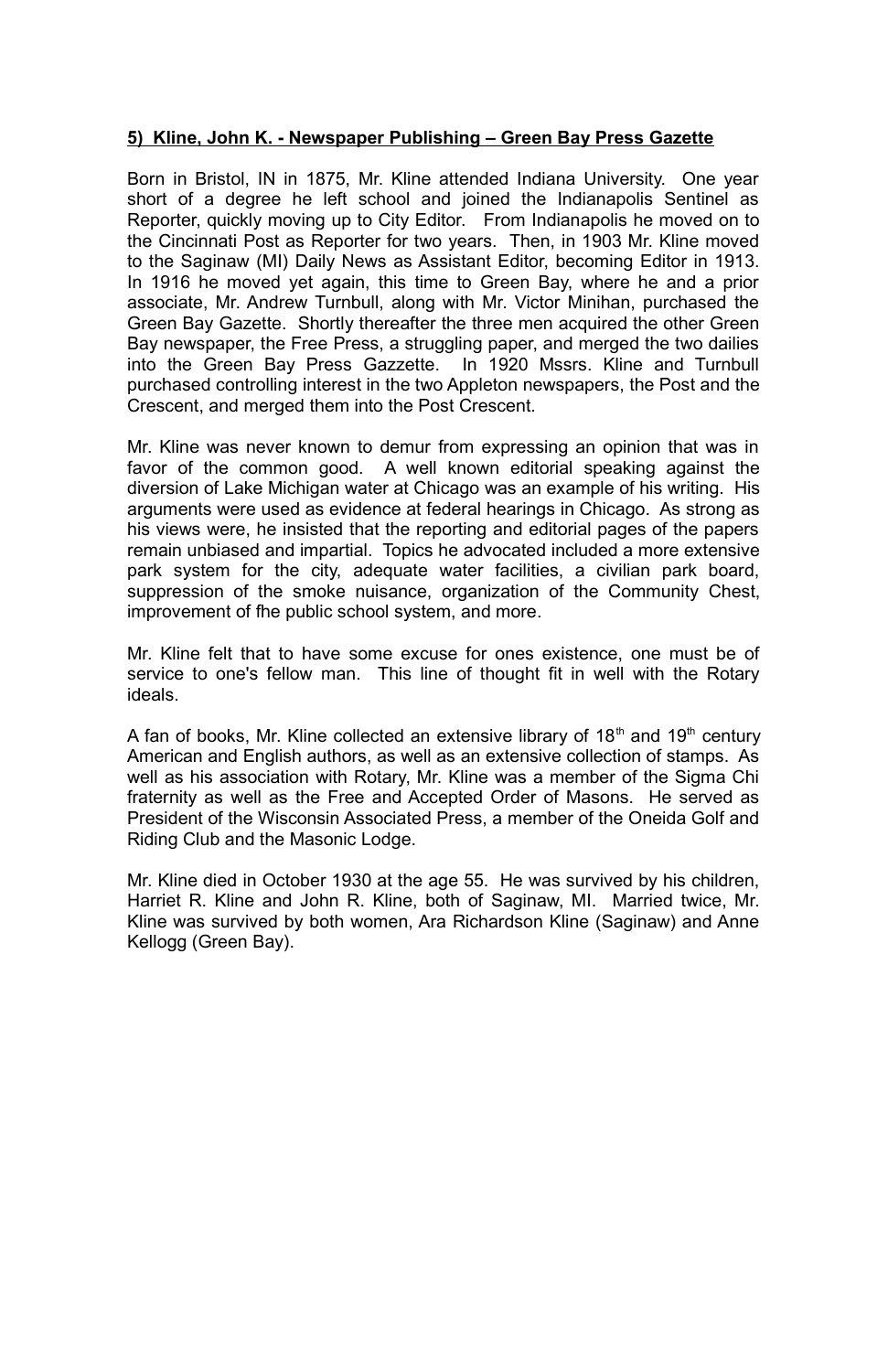#### **6) McGillan, James H. - Attorney – Corporate - McGillan & Alk**

James H. McGillan was born in 1870 in Appleton, WI, the city he also called home at the time of his death. Mr. McGillan earned his law degree from UW-Madison in 1891 and held various positions in Marinette until 1899. Six months after arriving in Marinette, Mr. McGillan was named City Attorney. Two years later (1893), he became District Attorney and, in 1896 he began serving as Municipal Judge. In 1900 he moved to Green Bay. His business interests remained in Green Bay until the time of his death, in 1935. Mr. McGillan set a high bar for accomplishments. He was Green Bay's first Mayor under a 21 member commission (aldermen), serving from 1927 to 1929. He was elected with the heaviest vote ever polled for the office, up to that time, a testament to his reputation.

Mr. McGillan was, with the previously mentioned Otto Brandt, a leading proponent of the founding of a Rotary Club in Green Bay. Upon hearing of the Rotary ideals from Mr. Brandt, Mr. McGillan introduced the idea to members of the Green Bay Swim Club and business associates. At the founding of the Rotary Club of Green Bay Mr. McGillan agreed to serve as the first President.

In 1917, shortly after his year as Club President began, Jim resigned his position in the club to enlist in the US Navy to serve during the World War. During the war he achieved the rank of Lieutenant Commander before his discharge in 1918. The rank of Lieutenant Commander is the highest rank that any non-Annapolis graduate could attain in the Navy. Following his service, he returned to Green Bay where he was instrumental in helping to establish the Green Bay Naval Reserve.

Following his active military service and upon his return to Green Bay, Jim reentered the practice of law, first as a partner with the firm of Greene, Fairchild, North, Parker & McGillan. Later he elected to restart his career on his own and after several years he took on a partner, Mr. Alk. McGillan and Alk continued as a law partnership until his death. Mr. McGillan died in 1935 at the age of 65 from heart disease. He was survived by his wife, Gertrude (Summerville) McGillan and four siblings.

Along with his membership in Rotary, Mr. McGillan was affiliated with the Wisconsin Bar Association, the Benevolent and Protective Order of Elks, Knights of Columbus, American Legion and the Naval Reserve.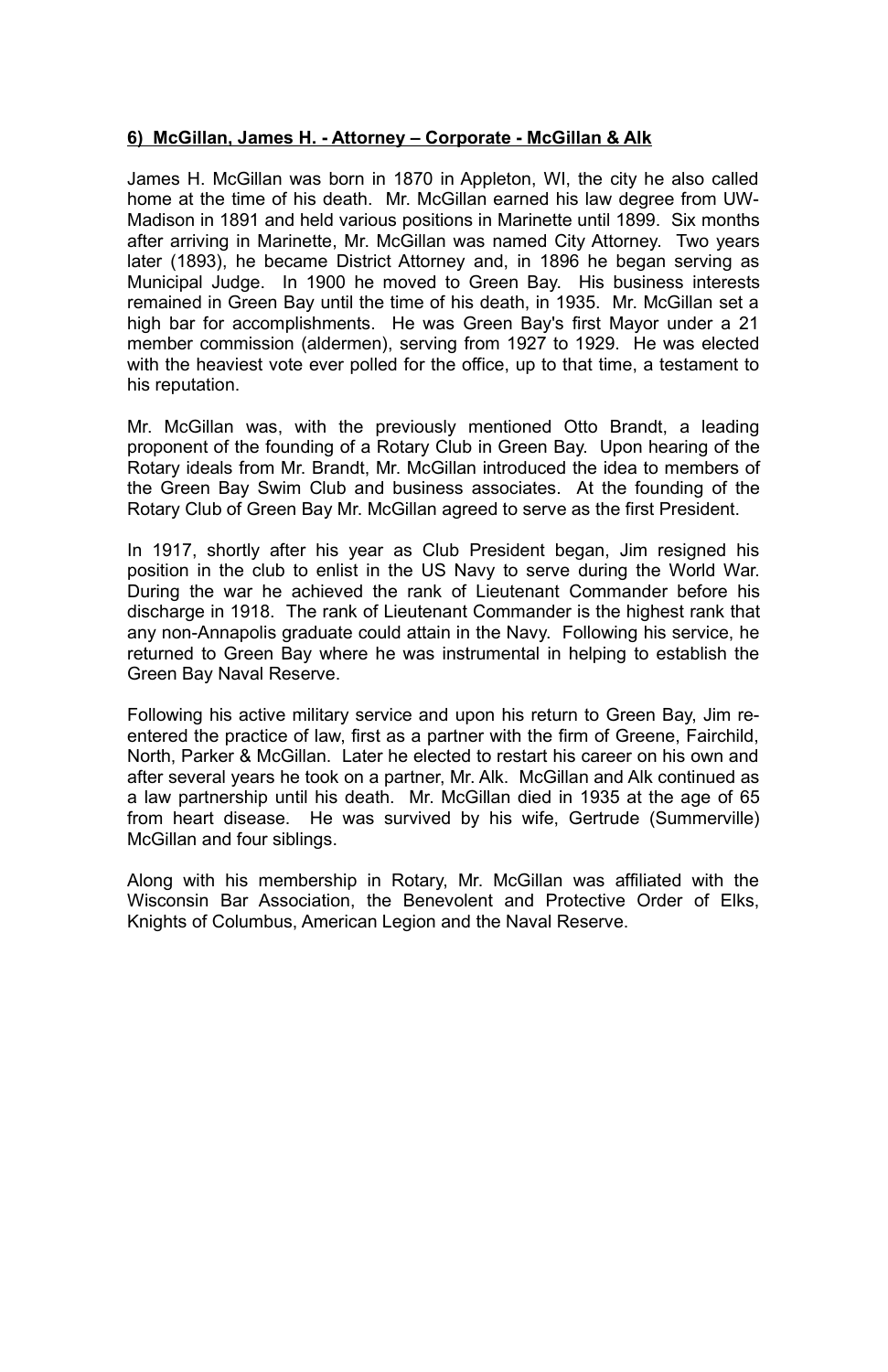#### **7) Neugent, Joseph P. - Beer Brewer – Henry Rahr & Sons Co.**

Joseph P. Neugent, another 'native son' of Green Bay, was born in 1880 in Green Bay. He was the eldest of four children. He married Alma Smith in Green Bay in 1910.

Following his education he started his career at the Henry Rahr & Sons Co, brewing company, starting as bookkeeper and ending up as the Chief Executive Officer. Mr. Nuegent recognized that the newly developing industry of vehicles would become a growth industry. He was one of the prime organizers of the Oneida Motor Truck Company in 1914, recognizing a need for trucks in both industry and later in the war effort. He continued at Henry Rahr & Sons Co., while holding an interest in Oneida Motor Truck. In 1920 the FWD Auto Company acquired Oneida Motor Truck Company, ending Joe's ownership., Joe used the proceeds of that buyout to help begin the Peshtigo Paper Company. During that same year, Prohibition was introduced and the Henry Rahr & Sons Co. was idled to comply with federal regulation. Mr. Neugent took a position with FWD as Secretary-Treasurer and continued his interest in the nacent truck industry. FWD had developed the four wheel drive concept years earlier and built a truck conducive to the dirt roads and construction needs of the day. He continued to look for ways to invest in and around the area, trying new ideas. Being located in Clintonville, WI, he moved there for work, but kept a number of business contacts in Green Bay. In an article at the time, the Green Bay Press Gazette reports he was highly respected as a salesman and might have been called 'one of the cities best promoters' up to that time.

During Prohibition, Mr. Neugent, along with seven partners, formed a loose association to lease a portion of the idled Henry Rahr & Sons facility. This partnership then began the illegal operation to bottle bootleg beer and distill whiskey. The operation was discovered in 1930 and Mr. Neugent surrendered himself to federal authorities on a liquor charge. Several of his partners did the same. He was jailed and served an eight month sentence on income tax charges, being released in 1931. At that time the federal bootlegging charges were dropped.

Upon his release, he then formed Nugent Products Company, distributing cigarettes and candy to a variety of outlets from Appleton into the Upper Peninsula. In 1933, with the end of Prohibition, Joseph moved to Milwaukee and joined the firm of the Jos. Schlitz Brewing Co. as Sales Manager.

In November of 1934, Mr. Neugent and his son had been traveling together on a sales trip to Escanaba, MI. On their return trip they stopped in Green Bay for dinner with friends. Following that dinner, rather than spending the night night in Green Bay, the two men elected to drive back to Milwaukee. Mr. Neugent complained of discomfort along the way and shortly after their arrival in Milwaukee he died of a massive stroke.

Mr. Neugent was survived by his wife, Alma, and his four children, Patricia and Agnes, Joseph Jr. and David, all of Milwaukee. He was 54 at the time of his death.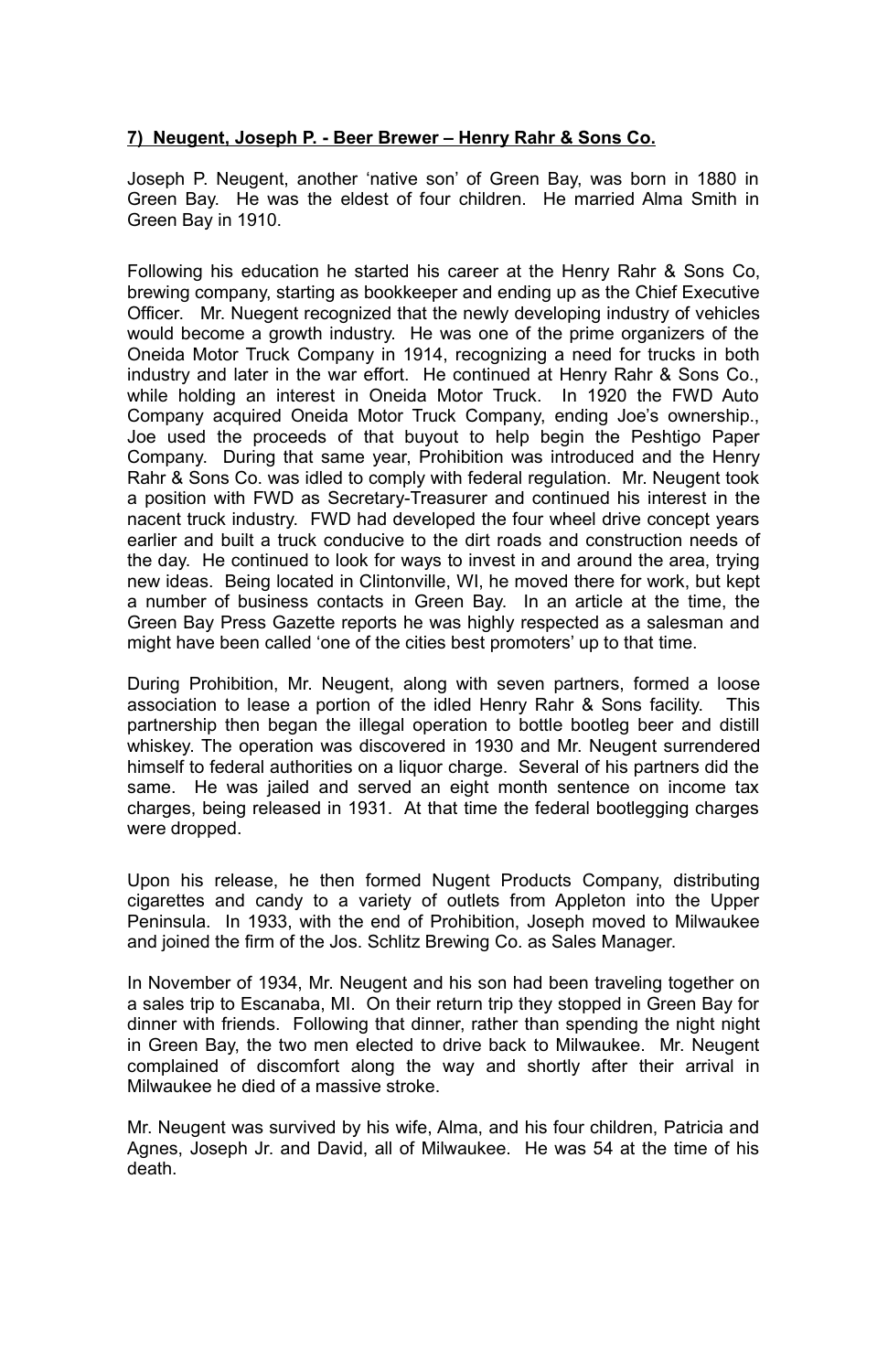#### **8) Phenicie, Carroll R. - Utility Company – Wisconsin Public Service Corporation**

Born on a farm near Fort Scott, KS, in 1877, the son of a Civil War Army officer, Mr. Phenicie attended two years at the Univ. of Kansas, leaving during his junior year to serve in the Army in the Spanish-American War and later in China. After his discharge, Mr. Phenicie went to the University of Wisconsin (Madison) and completed a degree in electrical engineering. He began his business career in Chicago, working at Dearborn Power and Light, Chicago Edison, American Glucose Refining and Chicago & Milwaukee Electric Railway Company. He achieved a Master's Degree from the Armour Institute during that time.

Working as an electrical engineer in Milwaukee, running the Chicago & Milwaukee Electric Railway Company, Mr. Phenicie was asked by his employer to "go on up to Green Bay, make a complete study of the situation up there and prepare yourself to make a report to me". That was in December 1911. That business owner had recently purchased the Green Bay Utility Company and needed a report for what was needed to improve it, etc. Mr. Phenicie spent the next 18 years converting the Green Bay Utility Company from a business serving one community (the City of Green Bay), paying 80 employees and earning \$300,000 in revenues into an entity that served more than 180 cities, towns and villages, employed more than 1,300 and had revenues in excess of \$5,000,000 per year (1929). In the process, Mr. Phenicie grew from being an engineer to Vice President of the company and a force in the utility industry in Wisconsin. That company became Wisconsin Public Service Corporation (WPS) in 1922 and continues today as part of Fox Energy Company, LLC.

In addition to providing electrical and gas service, the company ran a line of buses in Green Bay as a form of public transportation. A part of his later career in Green Bay was the oversight of this bus company, but he will always be remembered as the man who grew WPS to its zenith.

In addition to his work at WPS, Mr. Phenicie served for 11 years as Director of the City of Green Bay Association of Commerce, serving as President for three terms. He endorsed the Y.M.C. A. and served as both Secretary (1923-1930) and President (1930-1932). He was chairman of the Fox Valley and Lake Shore Safety Council and was one of the first directors of the Community Chest in Green Bay. Carroll was a director at multiple companies, including Kellogg-Citizens National Bank, Peoples Trust & Savings Co., Citizens Loan and Investment Co., Hoberg Paper Mills and Hudson Sharp Co. He served as a member of the Tercentennial Commission (Green Bay's 150<sup>th</sup> birthday party), devising the international celebration in and for Green Bay in 1934. In addition to his Rotary membership, he was a Shriner.

Carroll Phenicie died in 1959 and was survived by a son, Robert E Phenicie, two daughters, Mrs. W. M. (Rachal) O'Connor, and, Mrs. James (Elizabeth) Nellis. His wife preceded him in 1947 and a second son, Arthur, preceded him in 1953. Living in Florida following his retirement, Mr. Phenicie was 82 at the time of his death.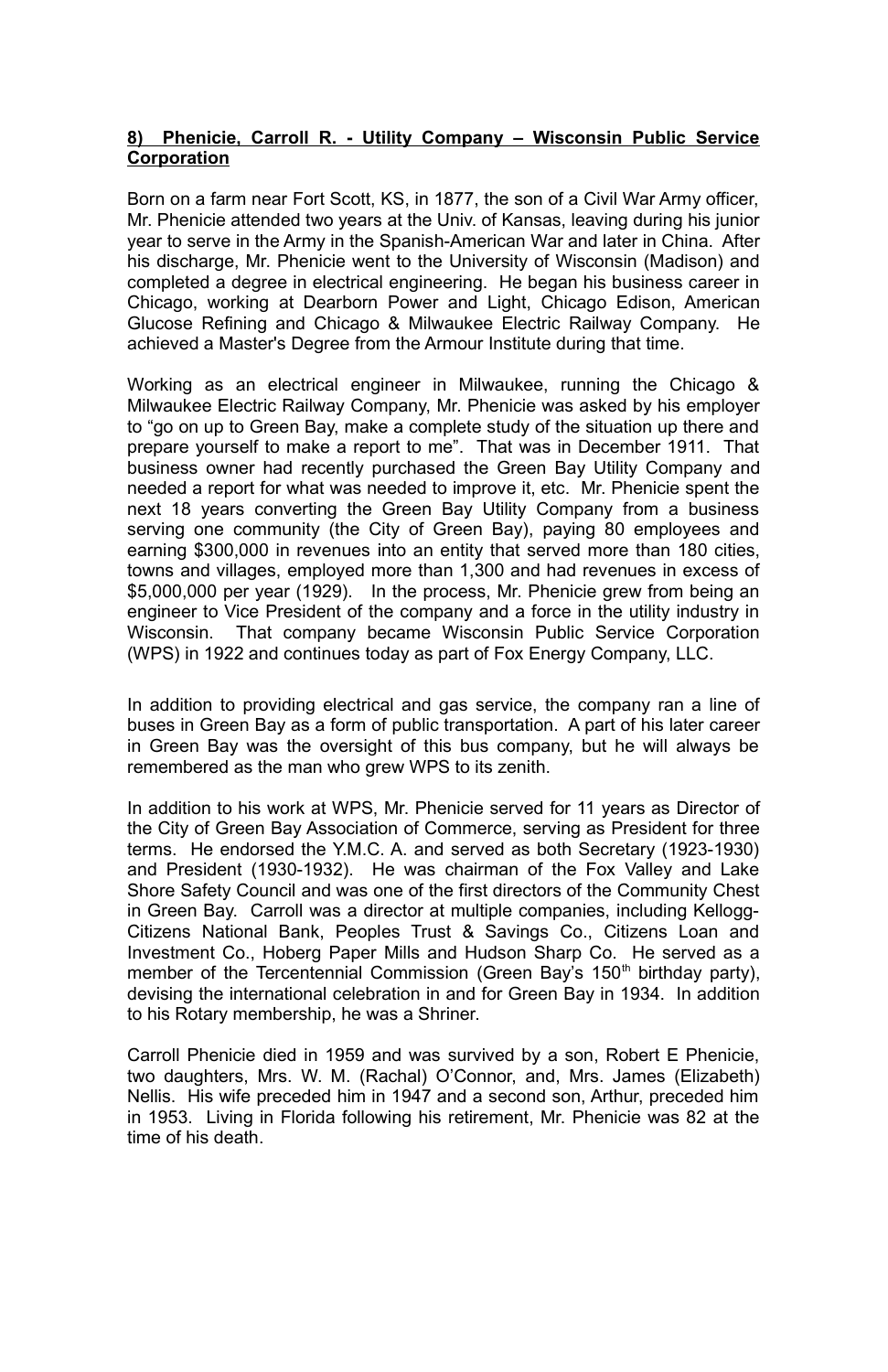#### **9) Reeke, George F. - Plumbing Contractor – G. F. Reeke Company**

George F. Reeke was born in Milwaukee in 1869 and learned the plumbing trade as an apprentice at W.E. Goodman in the middle 1880's when Goodman's was a nationally known plumbing concern. He left Milwaukee in 1890 and spent time in Tacoma, WA and Portland, OR. In 1893 he returned to Wisconsin and formed the Sanitary Construction Co. in Sheboygan, WI. He sold this in 1906 to the Morley Murphy Supply Co., after he had moved to Green Bay. Upon the sale he started G. F. Reeke Company, a commercial plumbing concern.. He remained here until his retirement in 1946. That company continues today as Reeke-Marold Company in Green Bay, WI.

Mr. Reeke served as Treasurer, Vice President and President of the Wisconsin Master Plumbers Association and was a long time member of the board of directors of that organization. He represented the National Association of He represented the National Association of Master Plumbers on the National Trade Extension Bureau as a director of the national group for several years. Following WW-I, Mr. Reeke was instrumental in setting up an apprentice training course that later became the model for other trades within Wisconsin. While in the State plumbing association, Mr. Reeke sponsored the Wisconsin Plumbing Code, which, with later changes, became the model for the National Plumbing Code.

Mr. Reeke, in addition to being active in Rotary, was involved with the Benevolent and Paternal Order of Elks. George also enjoyed sports, remaining involved in golf and baseball in warmer weather and bowling in winter months. The Green Bay Press Gazette offers numerous listings of George's bowling scores. He often competed against the Beaumont Hotel team. He was also an early shareholder in an area baseball league.

At the time of his death in May 1959, George was residing in Tampa, FL with his second wife, Edith Duncan.. His first wife had died in 1937. He was survived by Edith, along with his daughter, Mrs. J. Bernard Gueinzius, his sons George and Donald and numerous grandchildren. Both sons followed him into the plumbing business. At the time of his death Mr. Reeke was 91.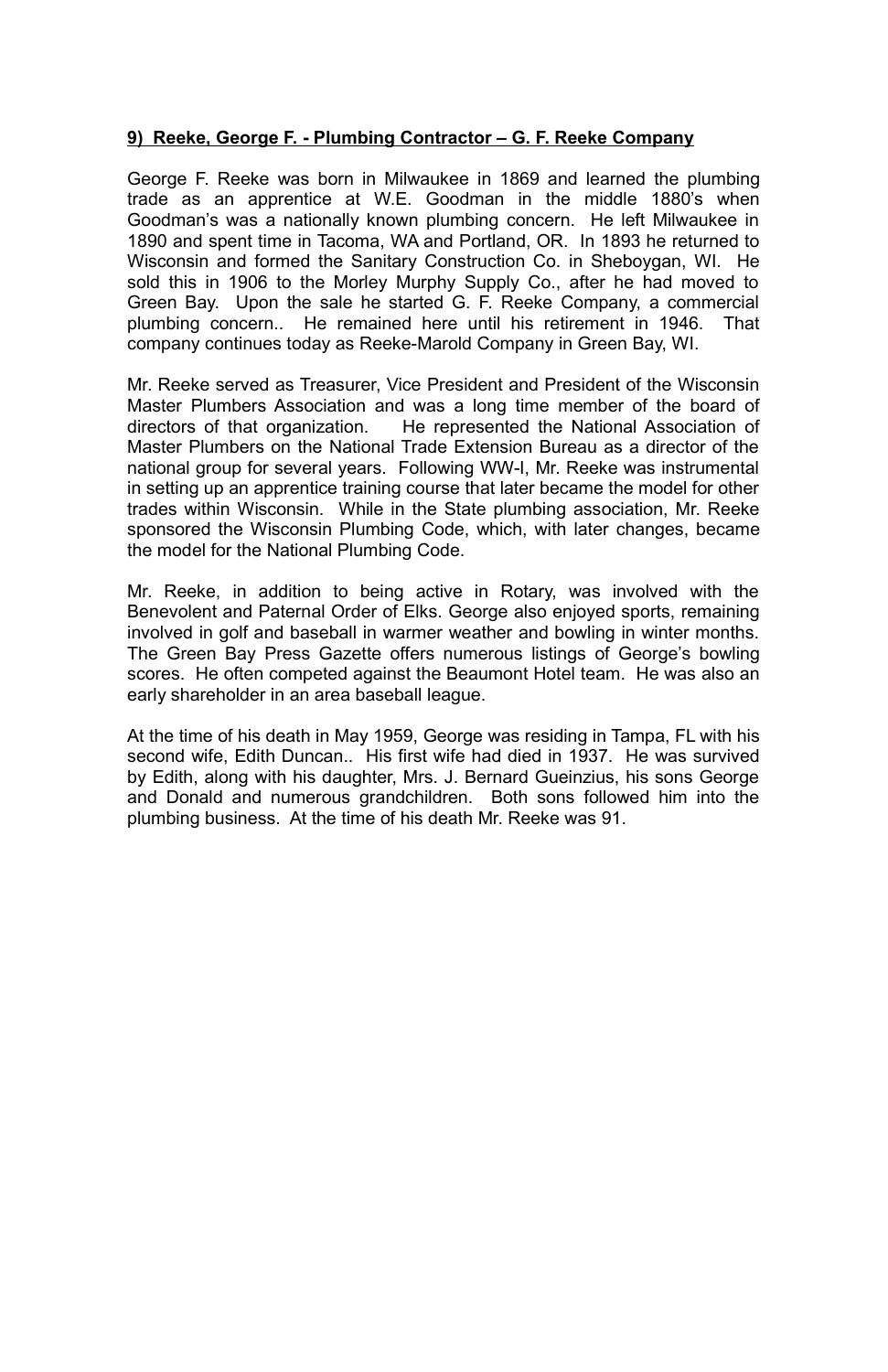#### **10) Richardson, George A. - Banking – Administration – Mc Cartney National Bank**

Born November 22, 1872, Mr. Richardson was another true "son of Green Bay". Mr. Richardson married Marion E. Bay of Blissfield, MI, on July 26, 1905.

Starting in his early teens, George took a position at McCartney National Bank as 'Bank Messenger'. Later, upon graduation from high school, he took a full time position at the bank, and, eventually, at the end of his forty years there, had attained the position of President in January of 1931.

In late 1929 Mr. Richardson was leaving for work when he entered his garage to start his car. He let the vehicle warm up and was attempting to raise the garage door, unaware that the previous nights weather had frozen the door shut. Unable to raise the door and nearly unable to get out the door he had entered, he was close to asphyxiation by the time he made it outside. The result was that he spent several weeks in a sanitarium recuperating from this nearly fatal incident. Friends were later to declare that George never fully recovered his health and that this incident may have played a hand in his death..

In May of 1931 just 18 months after his near death experience, Mr. Richardson arrived at his bank office at McCartney National Bank around 9:00 and chatted with several employees before heading to the wash room. Shortly thereafter a gunshot was heard and employees rushed to find out what had happened. It was discovered Mr. Richardson had shot himself in the head. He died on in the ambulance, enroute to the hospital.

During his career, he also served as vice president of the Mortgage Loan and Debenture Company, as Director and Treasurer of Badger Casualty Company, and as Secretary of the Fort Howard Cemetery Association. He had a firm faith in the business future of Green Bay and his investments were always made in local enterprises. In addition to his membership in Rotary, Mr. Richardson was also a member of the Mason's, belonging to the Wisconsin Consistory in Milwaukee. He was also a member of the Knights Templar, serving as Treasure of the Palestine Commandery. In addition to these he was a member of the Benevolent and Protective Order of Elks.

At the time of his death, George Richardson was survived by his wife, as well as a son, George Jr., and a daughter, Mrs. John Wilcox. Mr. Richardson was 58 at the time of his passing.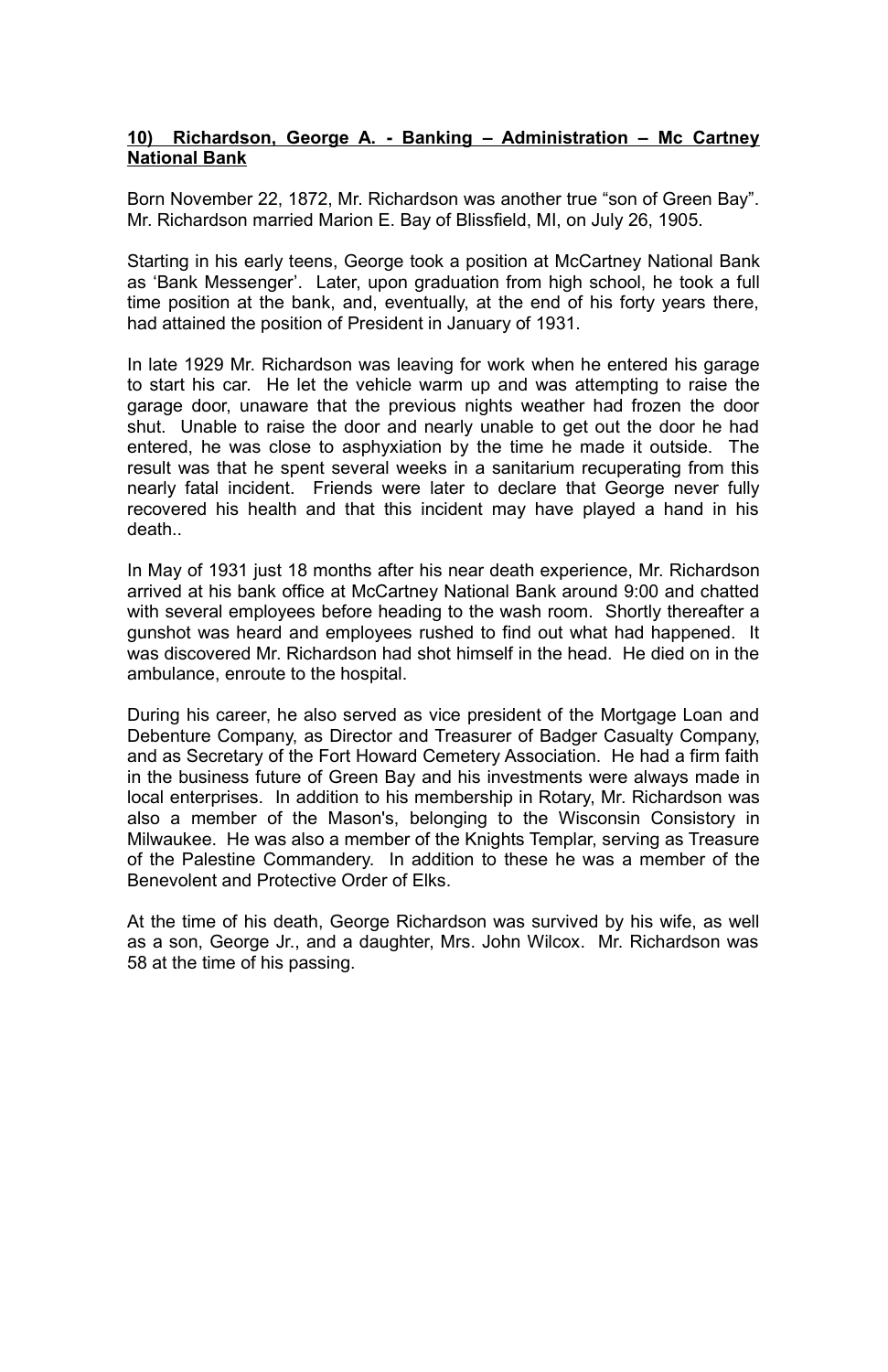#### **11) Smith Frank H. - Associations, Business – Green Bay Association of Commerce**

Frank Henry Smith was born September 20, 1874 in Maine. Shortly thereafter his family moved to Minneapolis, MN where he spent his childhood and early adult life. Following a job as cashier at a Minneapolis bank, Mr. Smith moved to Green Bay and in 1917 became the first Secretary of the newly formed Green Bay Association of Commerce (GBAC). This would be similar to today's Chamber of Commerce. Through this organization, Frank's connections to business leaders made him widely known and widely liked in the community. He remained with the GBAC for seven years before retiring for health reasons and moving to the Sturgeon Bay area, to manage the well respected 'Black and White Farm' for his friend, Mr. E. N. Murphy.

In October of 1925 Mr. Smith attended the sale of a portion of the herd of the Black and White Farm at an auction in Fond Du Lac. On the return trip, in cold rainy weather, the truck in which he was riding encountered rain and cold weather. Returning home both wet and cold, he contracted what was believed to be a severe cold. Troubled with prior heart and kidney issues and being overweight, this 'cold' quickly became pleural pneumonia and was the cause of his death on October 23, 1925. At the time of his passing Frank Smith was 51 years old. He was survived by his wife, Adda C. Smith, a daughter, Mrs. B. Reynolds, and, a son, Fred C. Smith. He was interred in Lakewood Cemetery in Minneapolis, MN.

Mr. Smith, at the founding of the club in Green Bay was 43 years old. His death in 1925 was the first if those thirteen members.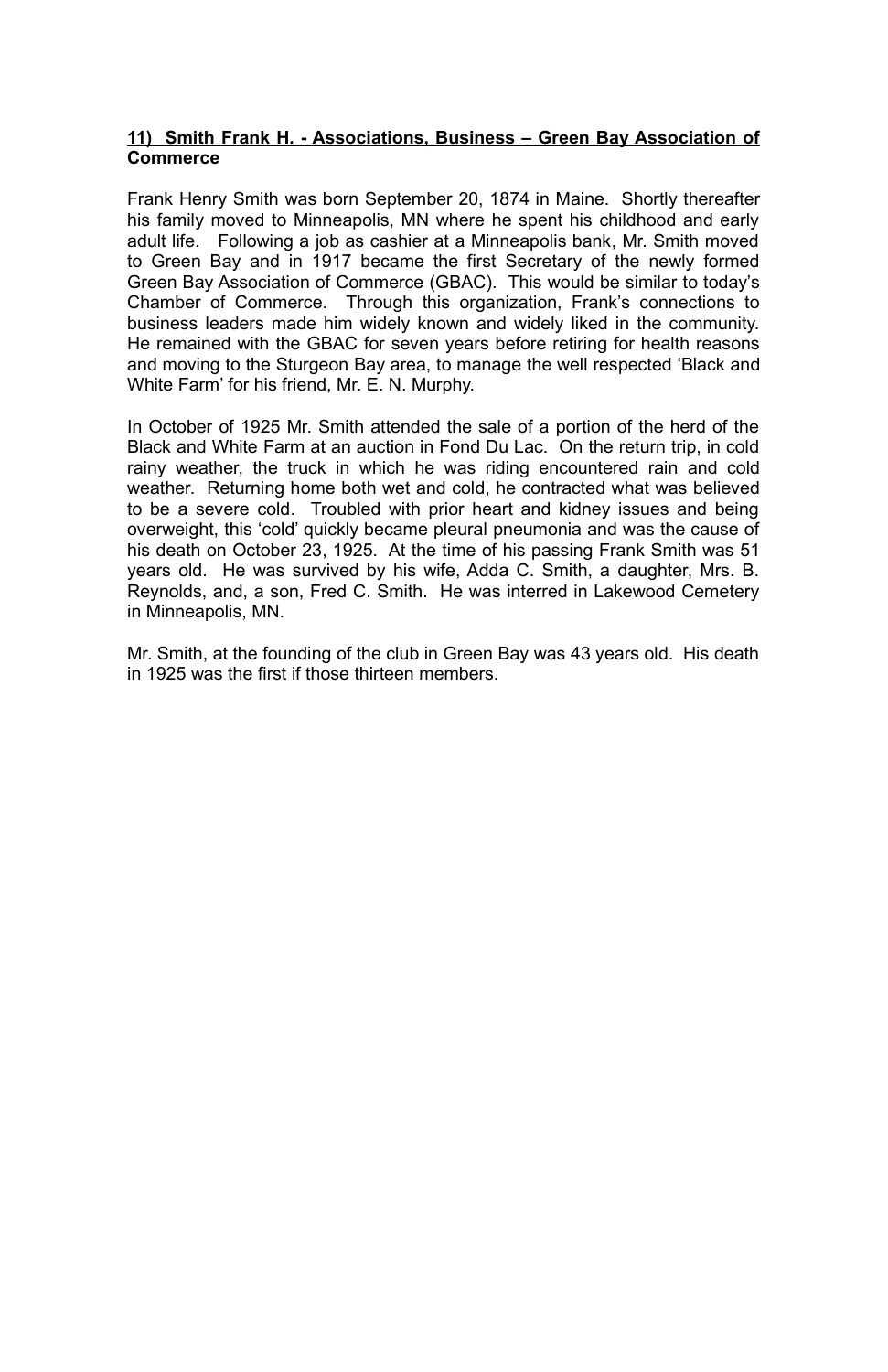#### **12) Winter, Albert E. - Retail Hardware Dstributing – Morley-Murphy Hardware Co.**

Albert Ellsworth Winter was born June 10, 1862 and raised on a farm in Sharon, WI (Walworth County), Mr. Winter attended schools in Sharon and graduated from the Whitewater Normal School (today, UW-Whitewater). He taught school for one year, until in 1890 he went to Chicago and joined the hardware distribution firm of Hibbard, Spencer, Bartlett & Company, as a stock clerk. While in Chicago, in 1894, he married Zula Brown of Newport, IN.

Hibbard, Spencer, Bartlett & Company (HSB&C) sold hardware in all, or part of, five states (IL, IN, MI, WI, IA). That company eventually became TrueValue Hardware. By 1904 he had attained the position of Traveling Representative, covering the area in and around Green Bay. That same year, an opportunity presented itself and Mr. Winter left HSB&C, and, with two partners, R. C. Morley and Frank E. Murphy, purchased the interests of the a similar concern, the Gottfredson Brothers Hardware Company, and formed the Morley-Murphy Company. Mssrs. Morley and Murphy were President and Vice President, respectively, while Albert was Secretary and Manager. He continued in that post until 1915 when he became Vice President. When Mr. Morley retired from the position of President to become Chairman of the Board in 1927, Mr. Winter assumed the position of President. Under Albert's direction the company expanded its territory from northeast WI to all of WI, northern MI and eastern MN. Under his direction the company grew quickly and steadily to become the largest such business of its kind in the state. As a measure of growth, in 1927 there were ten inside and seven traveling salesman. Under Mr. Winter, as the business grew, salesmen totals increased to 162 inside and sixty-two outside personnel. Branch offices were built in Milwaukee, Minneapolis and a warehouse in Wausau. The company provided wholesale services to retailers for a wide variety of items, including gas fueled irons for clothes, coal fired heaters for your carriage, sleigh and later, cars, stoves, refrigerators and similar appliances, lighting and still later, televisions and wash machines, to name a few. As the business model changed, the product line changed with it, away from consumer goods to generators, electrical, heating, plumbing and industrial supplies. The Morley-Murphy Company continues today, with its executive offices still located in downtown Green Bay.

In addition to his part in Rotary, Mr. Winter was active in the Y. M. C. A., and, he was the first President of the Association of Commerce of Green Bay when it succeeded the Businessman's Association in 1917. His first Secretary of this new organization was Frank H. Smith. He also served as a director of Citizens Bank from 1920, and, following the Kellogg-Citizens merger in 1926, he continued to serve as director until his death in 1943.

Mr. and Mrs. Winter enjoyed spending winters in Florida at their second home. On July 30, 1943, Mr. Murphy died, following a two month illness. He was survived by his wife Zula. His son, John H. Winter preceded him, dying in a car accident in 1916, at the age of 21.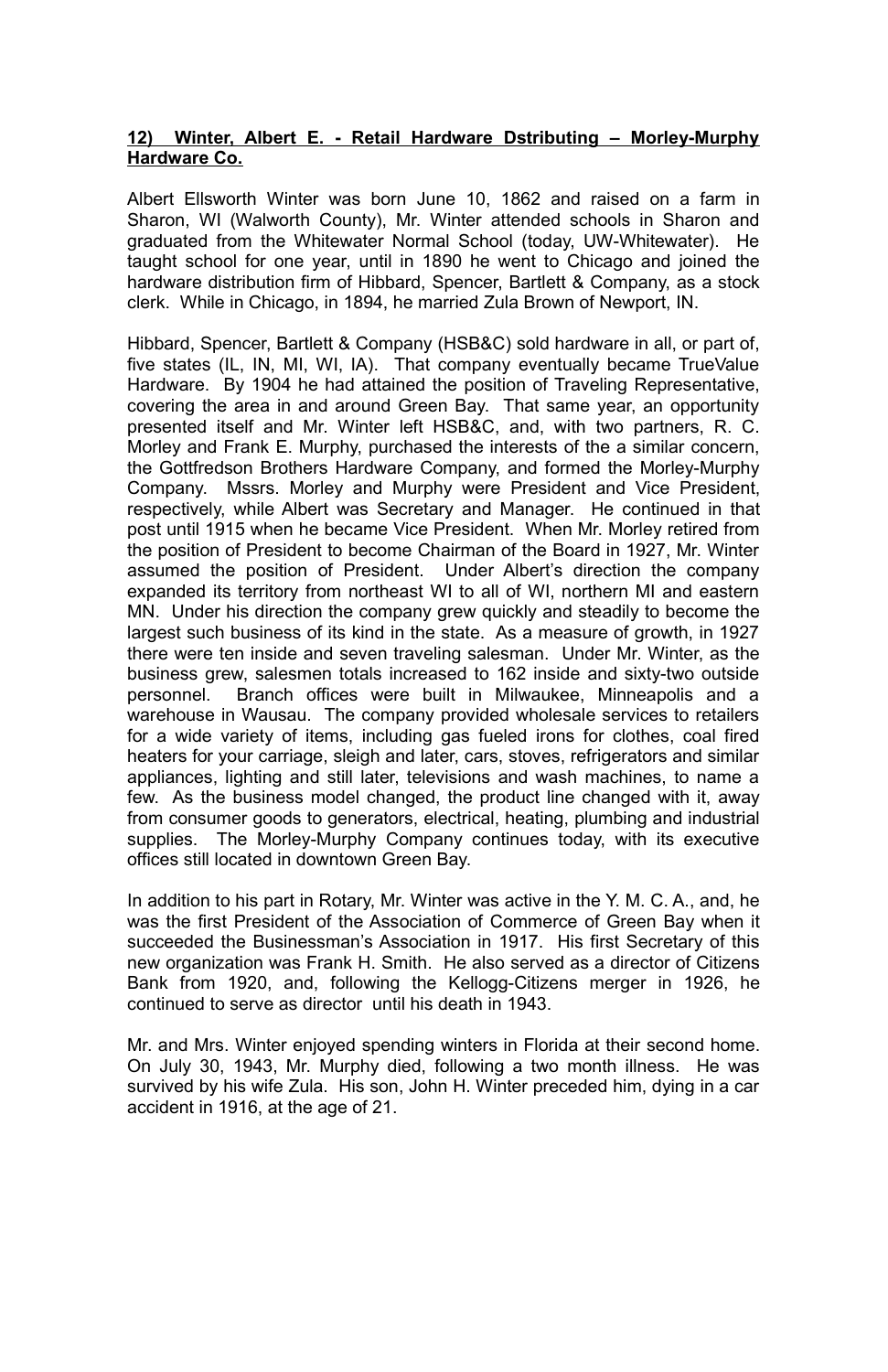#### **13) Witteborg, Alfred C. - Hotels, Management – Beaumont Hotel**

Alfred C. Witteborg was born in Norwalk, OH, November 26, 1884 and grew up in nearby Columbus Grove, OH. Mr. Witteborg graduated from high school in 1902 and immediately entered the hotel industry. His first hotel position was in Chicago at the Sherman House, where his brother was Chief Steward. Mr. Witteborg, then moved on to Fred Rector's, also in Chicago. In 1908 he married Carrie Evans.

In 1911 he started the Lake Geneva Hotel in Lake Geneva, WI. A year later he arrived in Green Bay to manage the Beaumont Hotel for Frederick G. Hall. When Mr. Hall died a short time later, Mr. Witteborg formed a corporation for employees to purchase the hotel. He quickly became a firm believer in the City of Green Bay. When local businessmen met at his hotel for lunch, dinner or events, he never failed to make the event memorable, so when the Rotary Club was being formed it was only appropriate that he be included as a charter member. Mr. Witteborg ran the hotel until a series of strokes made that task impossible. In 1957 he was succeeded as Manager of the Beaumont by his son, Alfred Witteborg, Jr. At the time of his resignation, he held the unique distinction in Green Bay of being identified with the same business on the same downtown location longer than any other person. The hotel was razed in 1963 to be replaced by a more modern structure. Today, Schreiber Food's corporate headquarters stands on the former site of the Beaumont Hotel...

'Witt', as he was known by friends, was an avid golfer and bowler. An organizer of both the Fox River Country Club and the Oneida Golf and Riding Club, he was club champion at the latter for a number of years. As a member of the Beaumont Bowling Team, they participated in the Green Bay Major League, competing against other Rotarians, like George Reeke.. The team won the league championship several times. In addition, Mr. Witteborg was interested in football and baseball. He was a charter member of the Green Bay Packers Board of Directors and served that team for more than 40 years, until his incapacitation in 1957.

In addition to his interest in Rotary, he was an active member and longtime supporter of the Green Bay Civic Music Association and Green Bay Symphony. Mr. Witteborg was also a member of the Knights Templar.

A granddaughter indicates that a treat for most of the grandchildren occurred during the winter of each grandchild's ninth year. During the winter of that year the birthday grandchild was allowed to spend two weeks in Arizona with 'Grompy and Grommy' before a long trip back to Wisconsin. Stops along the way included the Grand Canyon, which had to include a ride on 'Rosie the mule' down to the canyon floor and back. As she relates it, 'Grompy Witt' wanted these trips to be 'a trip each grandchild would remember for a long time'.

'Witt' died on Thursday, April 22, 1965 and was survived by his wife, Carrie and his son, A. C. Witteborg Jr. Prior to his death, Mr. Witteborg was the last living charter member of the Rotary Club of Green Bay. At the club's founding. 'Witt' was the youngest member, being 33 and he remained a member for nearly 40 years.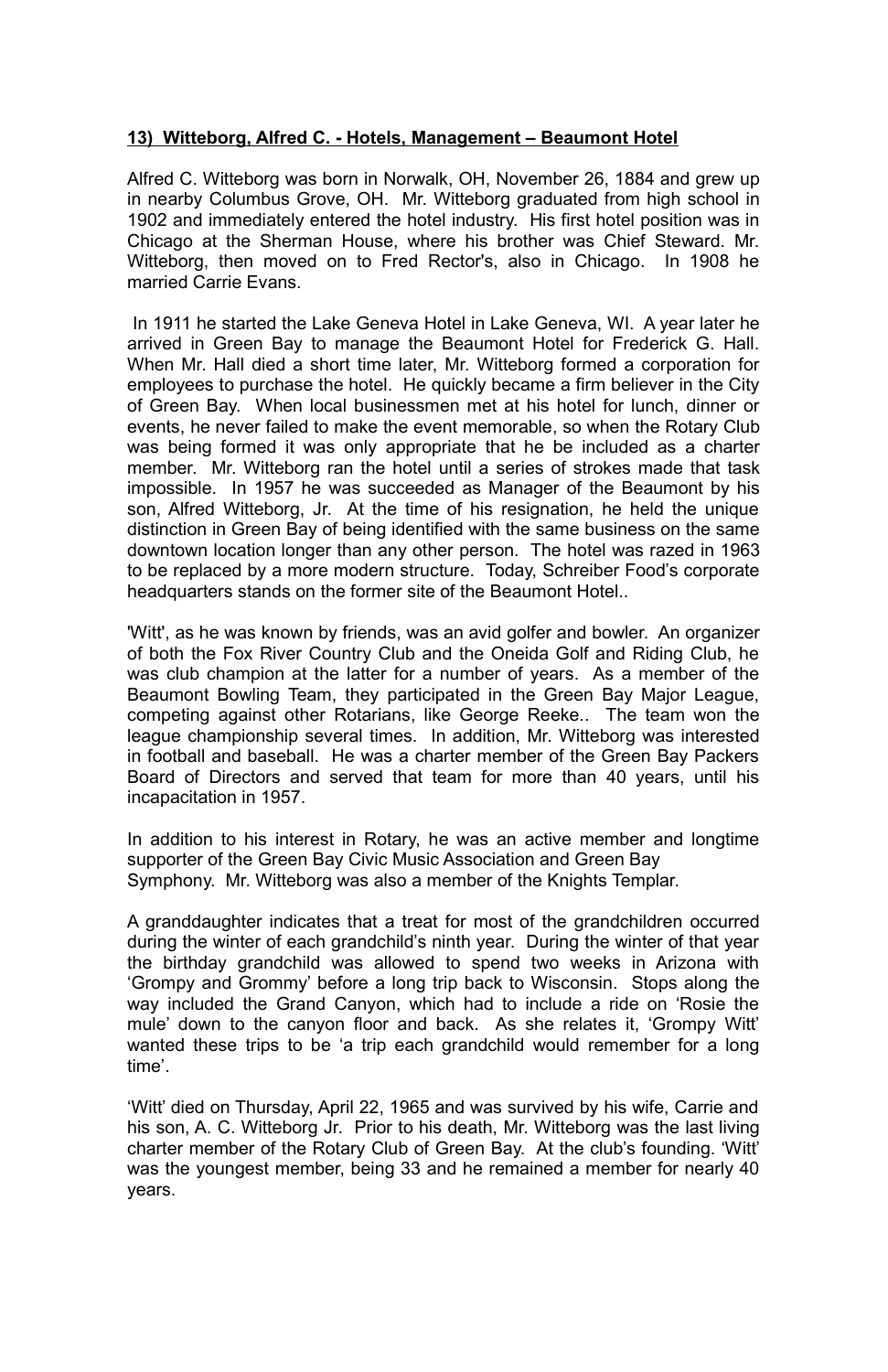### **100 Years of Presidents**

The Rotary Year begins July 01 of the Year indicated and completes on the following June 30.

| Year | <b>President</b> | <b>Classification</b> |
|------|------------------|-----------------------|
| 1917 | J. McGillan      | Attorney, Private     |

Mr. McGillan served as President from March 17, 1917 to the time of his resignation in July 1917 to enlist in the U.S Navy for service during W W I. Mr. Brandt completed the balance of Mr. McGillan's term as President.

| 1917 | O. Brandt         | Insurance, Life & Casualty       |
|------|-------------------|----------------------------------|
| 1918 | W. L. Evans       | Evans, Race - Attorney's         |
| 1919 | A. O. Olmsted, Dr | Radium Institute                 |
| 1920 | H. Ludolph        | Hanson Construction              |
| 1921 | S. Hastings II    | Barkhausen Oil                   |
| 1922 | H. Joannes        | Joannes Brothers Grocers         |
| 1923 | M. Smith          | Northern Bond & Mtge             |
| 1924 | J. Kline          | Editor - Green Bay Press Gazette |
| 1925 | J. Kline          | Editor - Green Bay Press Gazette |
| 1926 | C. Wernig         | Wernig Sunlit Bakery             |
| 1927 | F. Plott          | <b>Fairmont Creamery</b>         |
| 1928 | E. Nadeau, Dr.    | Ear, Eye, Nose, Throat           |
| 1929 | E. Eklund         | Wisconsin State Reformatory      |
| 1930 | A. Goedjen        | Wisconsin Public Service         |
| 1931 | J. Horner         | Green Bay Press Gazette          |
| 1932 | A. Grimm          | YMCA                             |
| 1933 | F. Neu            | National. Guardian Life Insur    |
| 1934 | L. Balza          | E. J. Balza Co. (pickles)        |
| 1935 | H. Wells          | A. G. Wells Co (Grain)           |
| 1936 | C. Cole           | West High School                 |
| 1937 | V. Lewellen       | Standard Oil Company             |
| 1938 | C. Van Deuren, Dr | Dentist                          |
| 1939 | H. Gochnauer      | <b>Northern Paper Mills</b>      |
| 1940 | C. Marcott        | West Side State Bank             |
| 1941 | G. Denman         | Central High School              |
| 1942 | C. Flint          | Western Union                    |
| 1943 | R. Risdon         | Bingham & Risdon Company         |
| 1944 | H. Hagemeister    | Nelson Machinery Company         |
| 1945 | J. Evans          | Evans, Race, Campbell            |
| 1946 | S. Killeen        | Premontre, Abbott                |
| 1947 | R. Reed           | Standard Oil Company             |
| 1948 | W. Chilson        | Northern Paper Mills             |
| 1949 | E. Richter        | Kilberg Pontiac Sales            |
| 1950 | J. Ross           | Diana Manufacturing Co           |
| 1951 | L. Gannon         | Editor - Green Bay Press Gazette |
| 1952 | F. Ross           | Multiple Copy Forms Co.          |
| 1953 | R. Horn           | <b>Wisconsin Public Service</b>  |
| 1954 | G. Dauplaise      | West Green Bay High              |
| 1955 | N. Smith          | Attorney, Private                |
| 1956 | A. Lund           | <b>Industrial Commission</b>     |
| 1957 | D. Gleason        | Brown County. Municipal Court    |
| 1958 | G. Murray         | YMCA                             |
| 1959 | G. Nadeau, Dr.    | Occulist & Aurist                |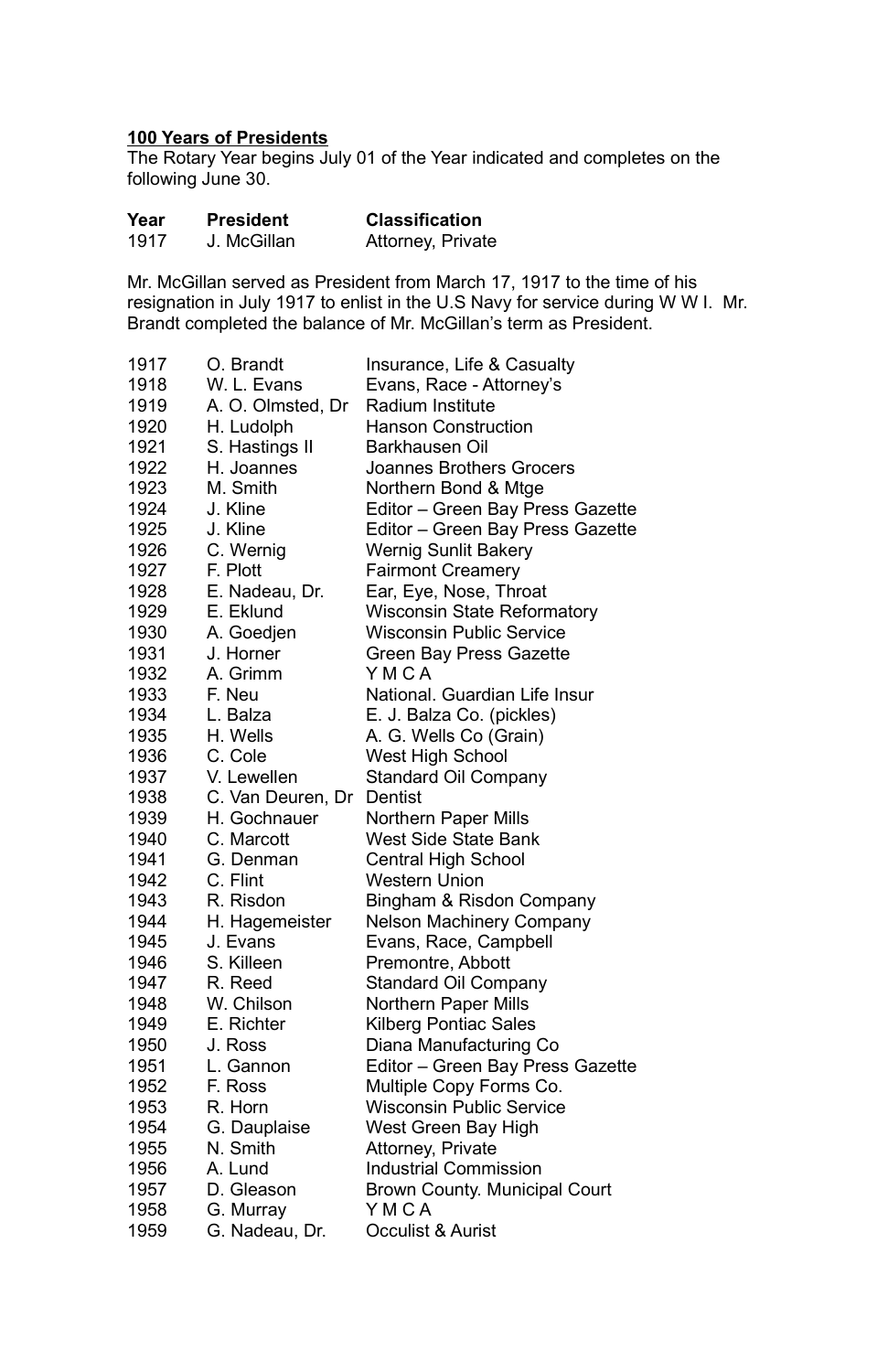| Year         | <b>President</b>            | <b>Classification (continued)</b>          |
|--------------|-----------------------------|--------------------------------------------|
| 1960         | W. Mac Donald               | Wisconsin Public Service                   |
| 1961         | F. Olsen                    | Neslo Electronic Distributors              |
| 1962         | F. Kuehl, Dr.               | Allergist                                  |
| 1963         | W. Lindemann                | <b>Lindemann Cleaners</b>                  |
| 1964         | R. Neu                      | National Guardian Life Insur               |
| 1965         | L. Cranston                 | Strehlow & Cranston-Attorneys              |
| 1966         | C. Meidl                    | Peoples Bank of Green Bay                  |
| 1967         | M. Johnson                  | Sure Way Stores                            |
| 1968         | K. Feldhausen               | Feldhausen Insurance. Agency               |
| 1969         | R. DeMoe                    | WisconsinTelephone Company                 |
| 1970         | F. Burrall                  | Rothe Foundary Company                     |
| 1971         | W. Lucas                    | <b>Bay Industries</b>                      |
| 1972         | P. Klusmeyer                | Christy Supply Inc.                        |
| 1973         | R. VanderZanden             | J. VanderZanden Jewelers                   |
| 1974         | G. Thorpe                   | Trinity Luthern Church                     |
| 1975         | C. Kronschnable             | Standard Oil Company                       |
| 1976         | P. Davis                    | University of Wisconsin Green Bay          |
| 1977         | B. Roningen                 | Roningen Animal Hospital                   |
| 1978         | M. DeBaker                  | Brown County Savings & Loan                |
| 1979         | T. Ragland                  | <b>Pilgrim Congregational Church</b>       |
| 1980         | J. Bowley                   | YMCA                                       |
| 1981         | R. Kjell                    | Northeast Wisconsin Technical Institute    |
| 1982         | J. Lewis                    | Kelloggs-Citizens National Bank            |
| 1983         | J. Lewis                    | Kelloggs-Citizens National Bank            |
| 1984         | T. Guyette                  | Merrill Lynch                              |
| 1985         | L. Clark                    | St Vincent Hospital                        |
| 1986         | <b>B.</b> Schram            | Green Bay Packaging Inc                    |
| 1987         | M. Meeuwsen                 | <b>First Northern Savings</b>              |
| 1988         | J. De Coster                | De Coster Construction Co                  |
| 1989         | K. Rock                     | Temployment, Inc.                          |
| 1990         | D. Denil                    | Denil Cadillac Company                     |
| 1991         | L. Frigo                    | Frigo Cheese Company                       |
| 1992         | T. Prust                    | Alwin Manufacturing                        |
| 1993         | C. Wagner                   | Green Bay Public Schools                   |
| 1994         | P. Bruner-Davit             | The Chocolate Chicken                      |
| 1995         | T. Wiers                    | First Interstate Trust Company             |
| 1996         | S. Handrick                 | Hawkins Ash Accountants                    |
| 1997         |                             |                                            |
| 1998         | G. Blohowiak<br>T. Milbourn | Career Guidance, Private<br><b>WLUK TV</b> |
| 1999         | L. Sarver                   |                                            |
| 2000         | P. Kendle                   | Baker Tilley Accountants<br>U.S. Bank      |
|              |                             |                                            |
| 2001<br>2002 | S. Finco                    | Leonard Finco Advertising                  |
|              | T. Friese                   | <b>Friese Interior Designs</b>             |
| 2003         | B. Lindberg                 | M & I Trust                                |
| 2004         | J. LaMue                    | Associated Bank                            |
| 2005         | <b>B.</b> Nagel             | Wells Fargo Bank                           |
| 2006         | D. Dappern                  | Prevea Health                              |
| 2007         | R. Hieronimczak             | <b>Wilco Cabinets</b>                      |
| 2008         | D. Yeghiaian                | Big Brothers, Big Sisters                  |
| 2009         | <b>B.</b> Patterson         | <b>PMI Entertainment</b>                   |
| 2010         | M. Knaus                    | Baylake Bank                               |
| 2011         | T. Cody                     | Pathmakers Inc.                            |
| 2012         | N. Thompson                 | Signature Search                           |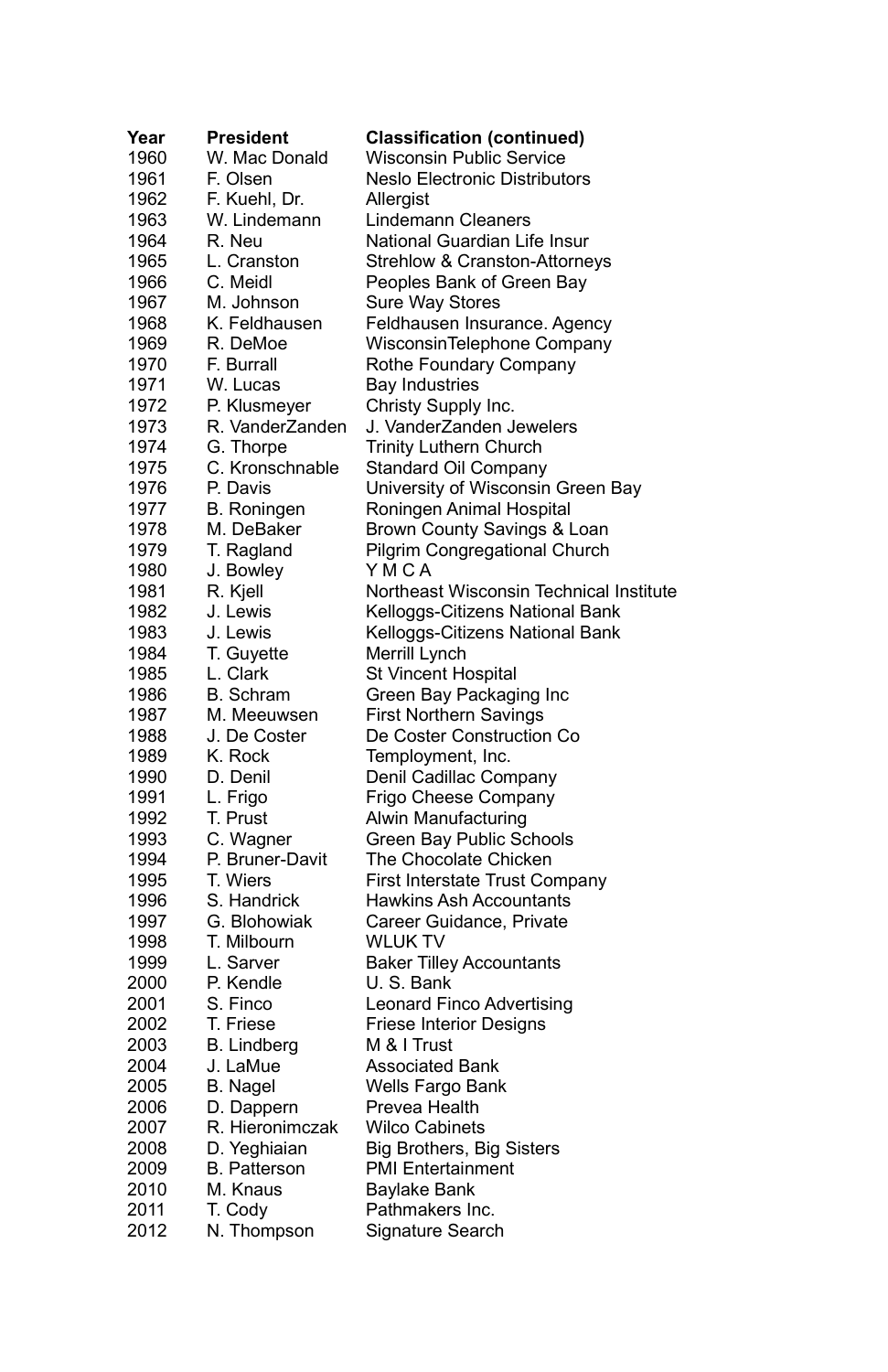| <b>President</b> | <b>Classification (continued)</b> |
|------------------|-----------------------------------|
| K. Moody         | Hyatt On Main                     |
| I. Griffiths     | Berners-Schober Architects, Inc.  |
| J. Kalny         | Davis & Kuelthau, S.C. - Attorney |
| M. K. Orr        | Mary Kay Orr Insurance Agency     |
|                  |                                   |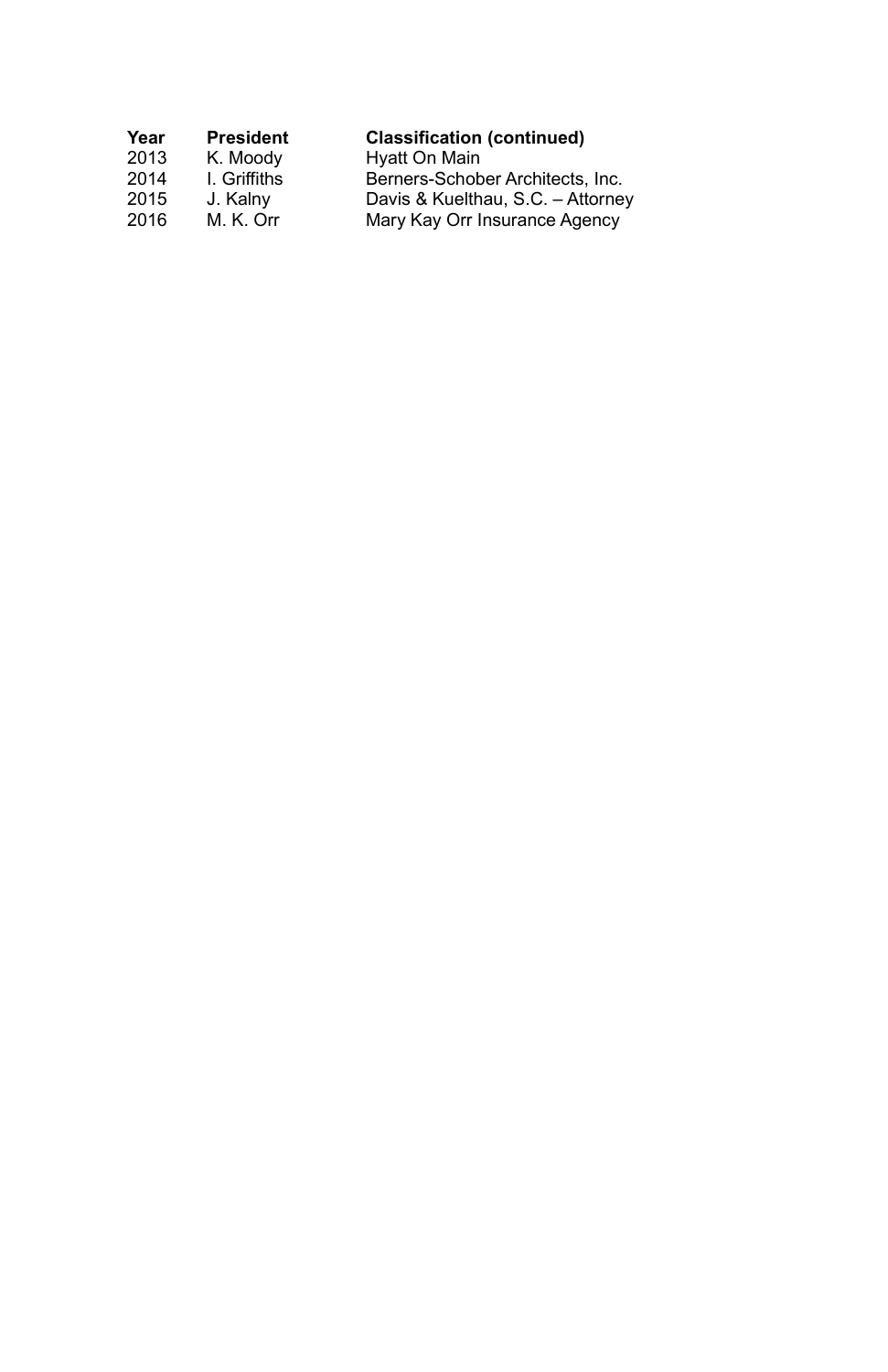#### **Club Propagation**

The Rotary Club of Green Bay not only performs activities in and around Green Bay, but, over the years has sponsored other clubs to do the same.. Sponsorship involves spreading the word of Rotarianism and helping a new club establish expectations, get started and to offer support.

In recent years, as guidelines change, several of the area clubs have joined forces to create and complete larger projects of greater importance. A network of clubs, some founded by the Green Bay Club, helps to make this happen. The clubs founded by the Green Bay club, and subsidiary clubs include::

**Rotary Club of Green Bay**, chartered March 17, 1917

**-Marinette**, chartered October 1, 1918

**-Manitowoc**, chartered June 17, 1919 -Manitowoc then sponsored Two Rivers, chartered February 8, 1923

**-Sturgeon Bay**, chartered May 1, 1920 -Sturgeon Bay then sponsored Kewaunee, chartered April 15, 1924

> -Sturgeon Bay then sponsored Sturgeon Bay Breakfast, chartered February 17, 1992

**- Antigo**, chartered February 10, 1922

**-Shawano**, chartered November 3, 1923 -Shawano then sponsored Bonduel, chartered August 9, 1945

**-De Pere**, chartered March 22, 1926

**-Green Bay West**, chartered April 22, 1974

**-Packerland Sunrise**, chartered December 16, 2010

In addition, the Green Bay club sponsored four out-of-area district clubs, largely due to the efforts of our 1919 Club President and 1922 District Governor, Dr. Austin. O. Olmsted.

#### **Club Participation at a Higher Level**

The Rotary Club of Green Bay takes pride in recognizing that seven members of the club have volunteered and gone on to lead the district as Governors. The District Governor serves a year similar to the Rotary Club year, July 1 to the following June 30. The role of District Governor is to oversee, for one year, the entire district. District 6220 (current designation) encompasses an area from Green Bay to Kewaunee, up the lakeshore to Sturgeon Bay, across the water to the entire Michigan Upper Peninsula, down from northwest Wisconsin to Steven's Point, southeast to Appleton and back to Green Bay. A District Governor travels to all of the clubs in the district and participates in numerous district and international events. Club members who have served as District Governor, and the year in which they served as District Govenor include: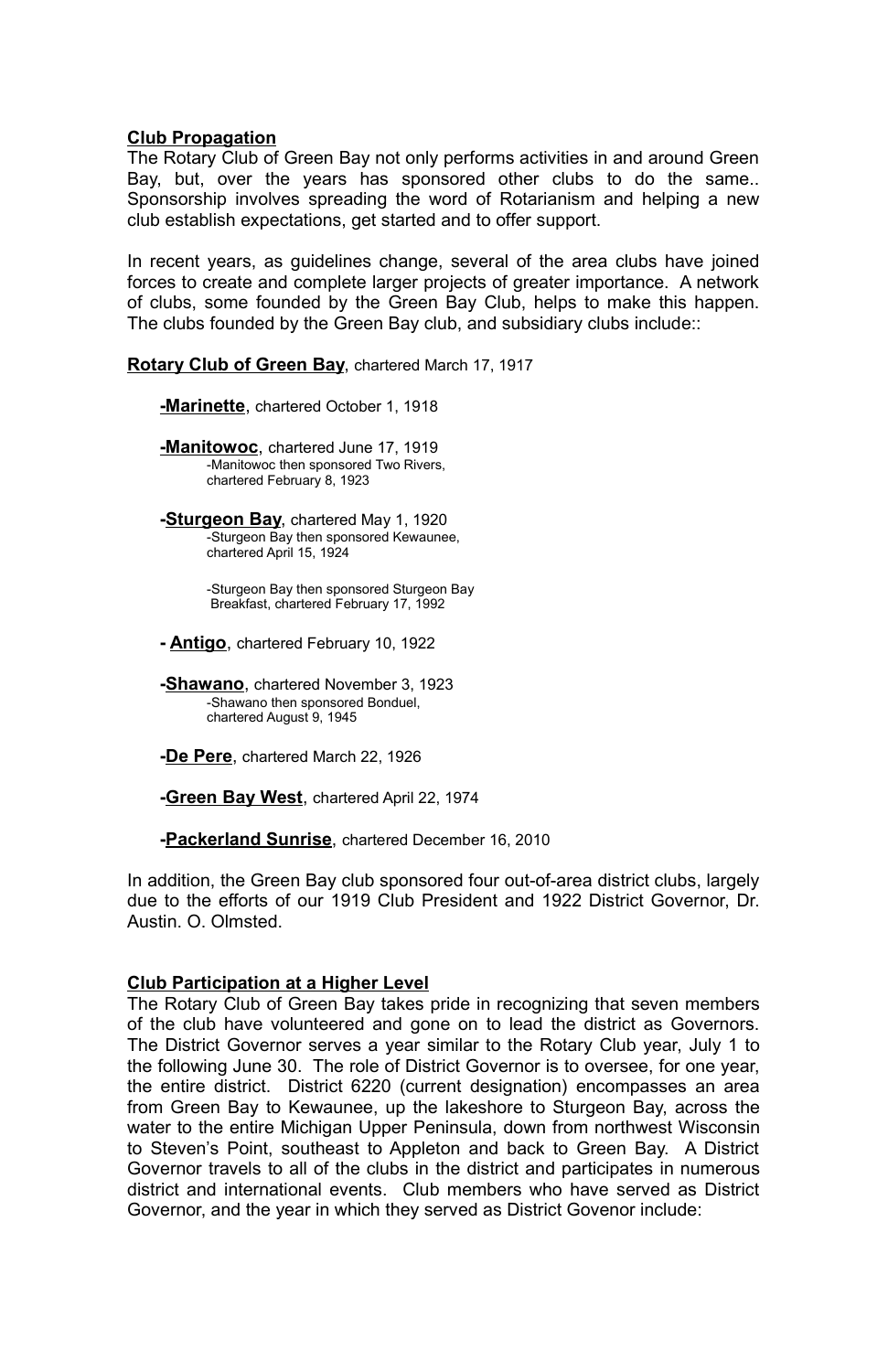| Jul 1 to Jun 30 | <b>District Governor Name</b> |
|-----------------|-------------------------------|
| 1922-1923       | Dr. Austin O. Olmsted         |
| 1968-1969       | Norman H. Smith               |
| 1984-1985       | James C. Bowley               |
| 2000-2001       | Thomas R. Guyette             |
| 2008-2009       | Thomas R. Friese              |
| 2013-2014       | David B. Yeghiaian            |
| 2016-2017       | Diane M. Dappern              |

Congratulations to each of you for your exemplary service to Rotary, the district and the world.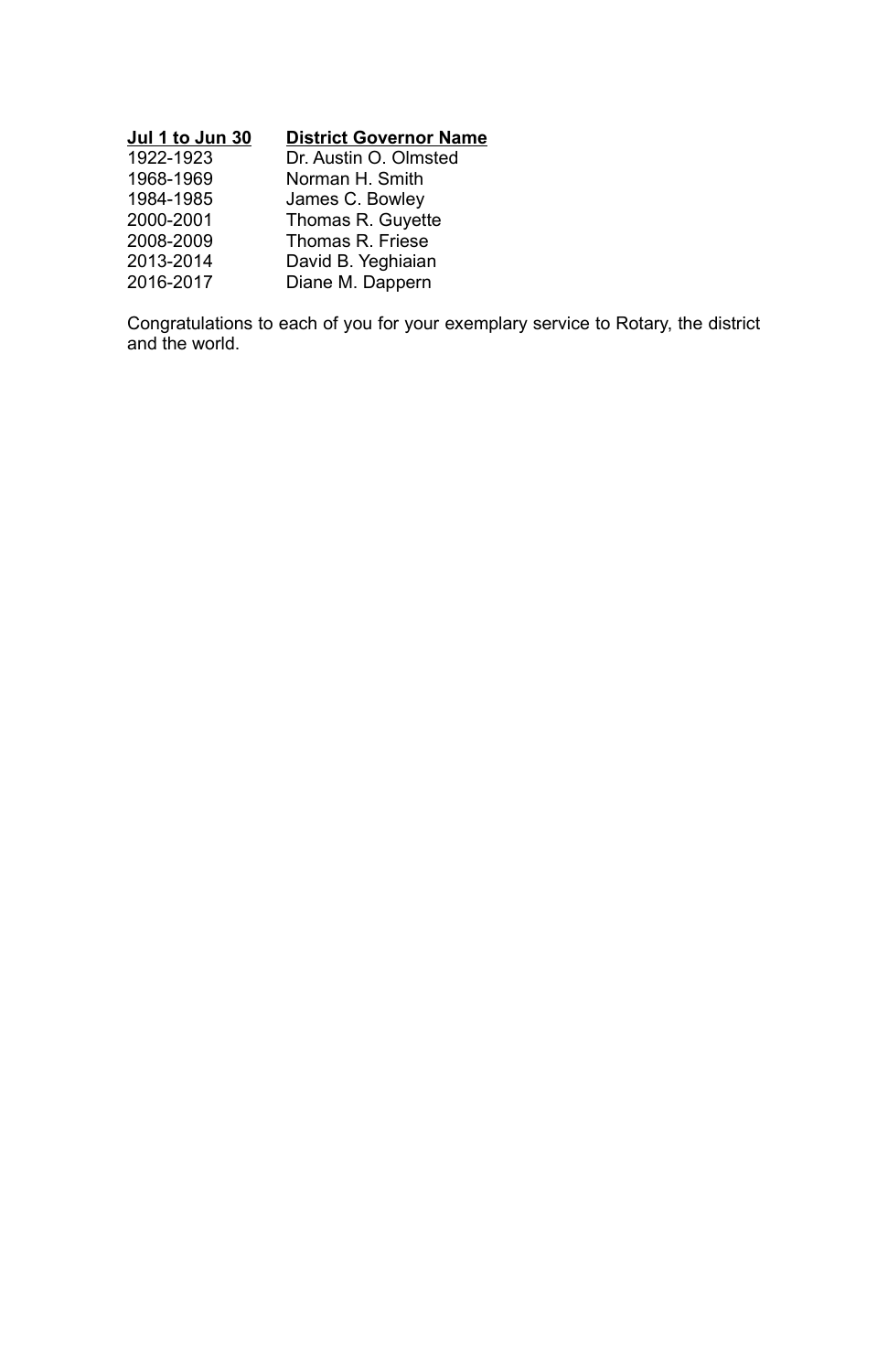#### **Current Club Members as of 03/01/17** (listed alphabetically by last name)

Ken Braband Free Lance Writer Diane Dappern Prevea Health Gina Evans Johnson Bank<br>Rebecca Fairman Amer Found I Allan Fromm Anser Services Gabe Gabrielsen Consulting Kathryn Garner The Auto Gallery Jennifer Hickey Connect Inc. Julian LaMue Associated Bank Cheryl LeMere Mary Beth Leopold The Auto Gallery Jim Lienau Cellcom - Retired Bruce Lindberg James Madigan FECO International Paul Martzke Selmer Construction Steve Mastalir Consulting Darcel McDonald McDonald Lumber Thomas Milbourn WI UK TV News Kari Moody UW-Green Bay

#### **Member Name Business Affiliation**

Kay Baranczyk Young Women's Christian Association Miranda Bonde **Investments/Insurance** Robert Bush Schreiber Foods - Retired David Daul Wanazek, Umentum, Daul, Babcock, Attorneys James De Coster **DeCoster Construction - Retired**<br>
Fric De Jardin **De Construction - Nicolet National Bank Nicolet National Bank** Paul DeLeers DeLeers Construction Mary Denissen **AON Risk Management** Rebecca Fairman Amer. Found. Of Counseling Svcs Friese Mier Interiors - Retired UW Green Bay Andrea Gage-Michaels Elder Law Associates Bobbi Giles Health Sisters Hospital Systems Berners-Schober Architects Thomas Guvette Merrill Lynch - Retired Thomas Hamilton Bon Ton Stores - Retired<br>Steve Handrick Bantie Ash Accountants -Baptie Ash Accountants - Retired Steve Hardy Young Men's Chistian Association Robert Horn St Norbert College - Retired James Kalny Davis & Keulthau, S.C. - Attorney Paul Kendle Wells Fargo Bank - Retired James Koehler **Captain's Walk Winery** Kathryn Kroll Kroc Center/Salvation Army Jack LaDuc American Communications Co. Greg LeGrave **Wisconsin Public Service**<br>Chervl LeMere **Brand Edward Jones** Chad Levanetz Metzler Timm Trevleven Attny Gregg Maass **Brown County United Way** Michael Marquette Marquette Law Office Schuller Harrington Insurance **Bellin Health Systems** Jeff Mirkes Downtown Green Bay Inc Brad Nagel **Navigen Wealth Management**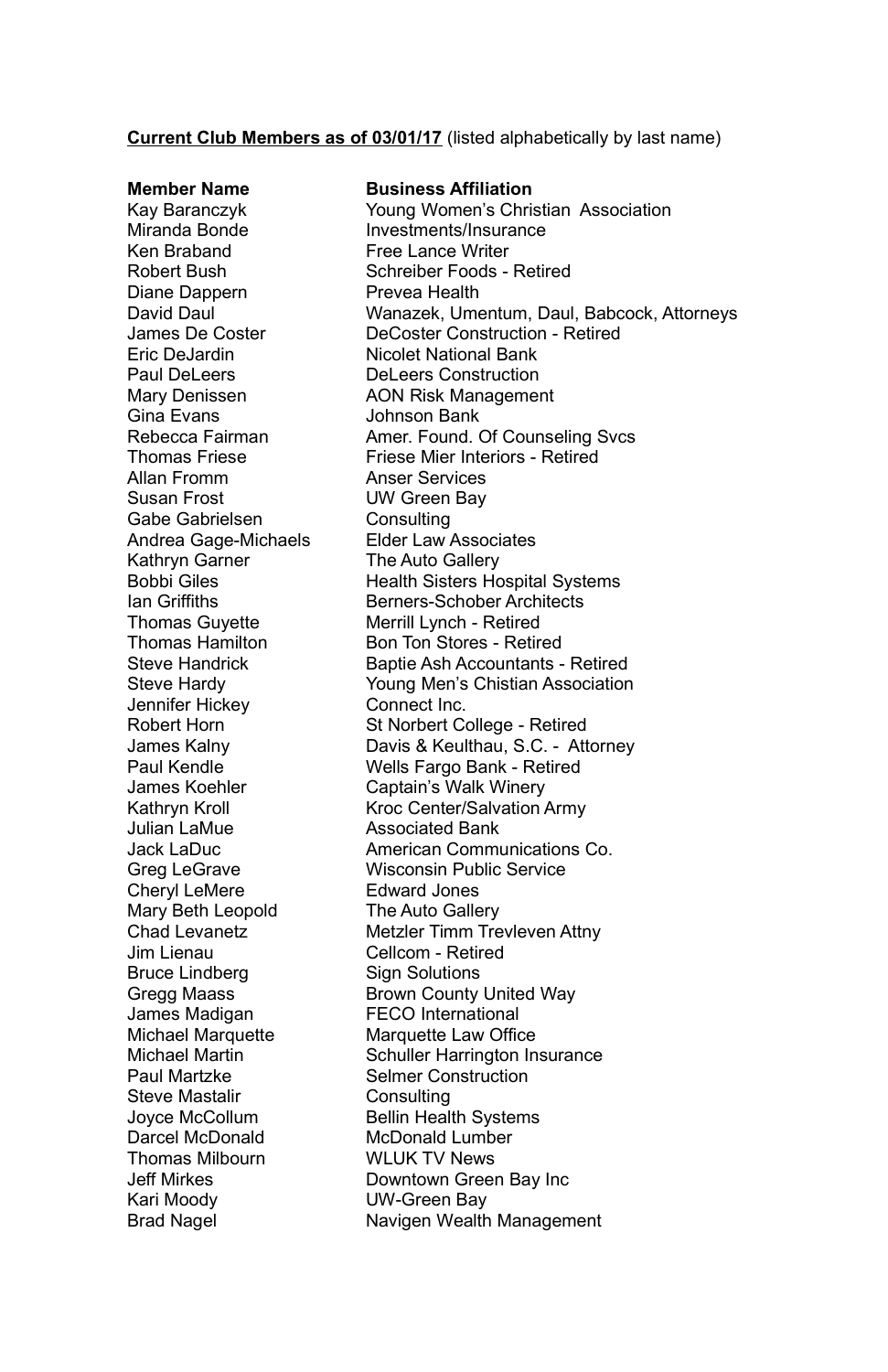Judy Nagel Wells Fargo Advisors Jim Olson Schenk Accountants<br>Mary Kay Orr Mary Kay Orr Insurar Barbi Patterson PMI Entertainment Katie Quasius <sup>CH</sup> Robinson<br>Mike Radtke Misconsin Pu Matt Rentmeester Bellin College<br>Kramer Rock Krament. Gordon Russell Michael Schwart-Oscar Oral Health Partnership Jeff VanderLeest Julia Wallace **UW-Green Bay**<br>
David White **Number White Enterprise** Alejandro Yanez **Salvation Army** 

#### **Member Name Business Affiliation**

Mary Kay Orr **Mary Kay Orr Insurance Agncy**<br> **Barbi Patterson** PMI Entertainment Alwin Manufacturing - Retired Wisconsin Public Service - Retired Temployment, Inc.<br>Retired Larry Sarver **Bronfman E.L. Rothschild - Retired** Wisconsin Public Service - Retired<br>Family Services Christine Vanden Hoogen Health Sisters Hospital Systems Jack Wahr **Younkers Stores - Retired**<br>
Julia Wallace **In Table Control** UW-Green Bay White Enterprises, Inc. - Retired Jason Wilke Associated Bank Trust Company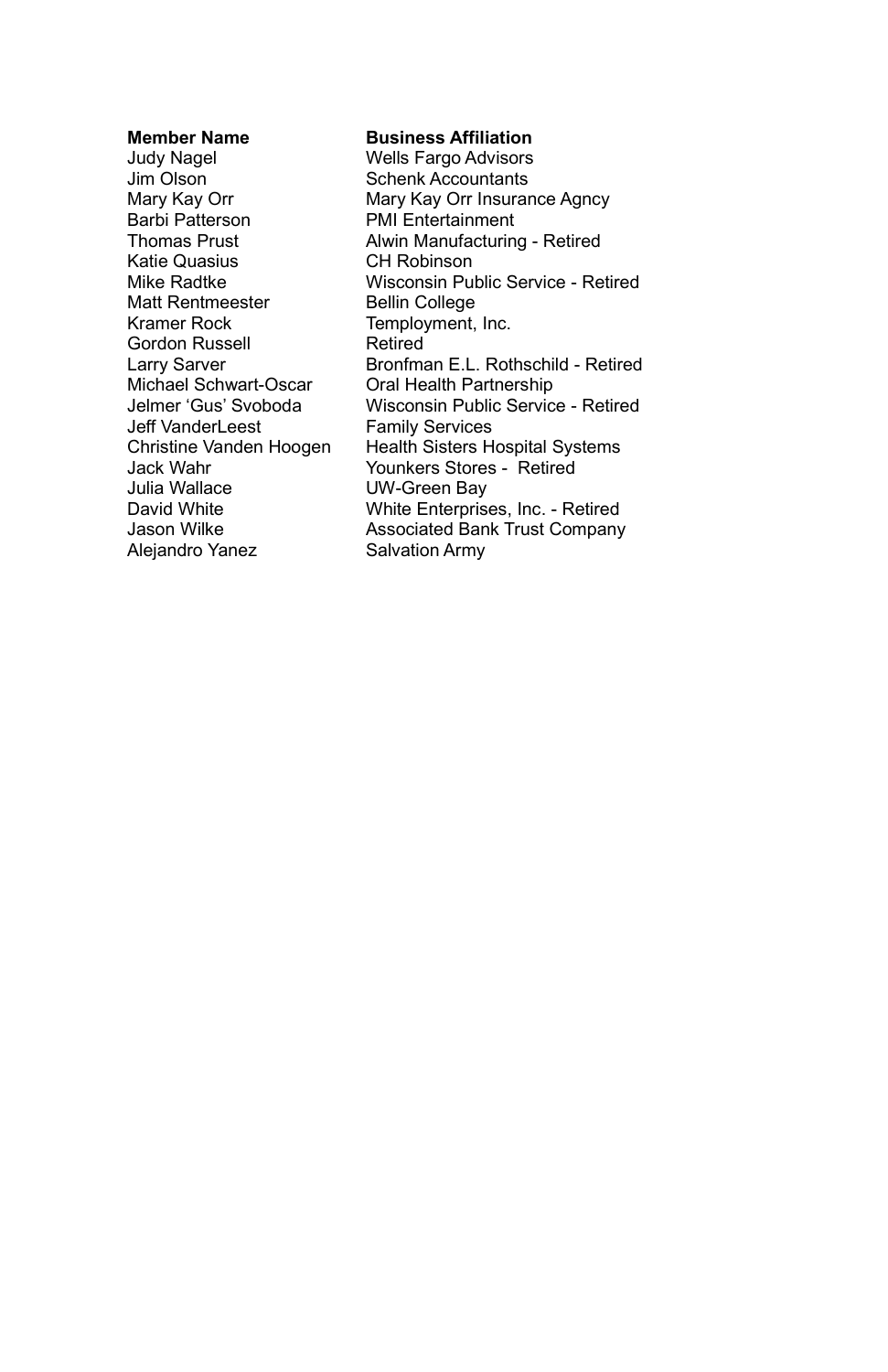|                                             | <b>Contact Information</b> |                                       |
|---------------------------------------------|----------------------------|---------------------------------------|
| <b>Rotary Club of Green Bay</b>             | www.greenbayrotary.com     |                                       |
|                                             |                            | www.facebook.com/RotaryClubOfGreenBay |
| P.O. Box 5                                  |                            |                                       |
| Green Bay, WI 54305-0005                    |                            |                                       |
| (920) 490-7000                              |                            |                                       |
| Rotary Foundation of Green Bay, Inc.        |                            | www.greenbayrotary.com                |
| P.O. Box 5                                  |                            |                                       |
| Green Bay, WI 54305-0005                    |                            |                                       |
| (920) 490-7000                              |                            |                                       |
| <b>Rotary International</b>                 |                            | www.rotary.com                        |
| 1560 Sherman Avenue                         |                            |                                       |
| Evanston, IL 60201                          |                            |                                       |
| <b>Brown County Oral Health Partnership</b> |                            | www.browncountyohp.org                |
| 331 North Broadway                          |                            |                                       |
| Green Bay, WI 54303                         |                            |                                       |
| (920) 965-0831                              |                            |                                       |
|                                             |                            |                                       |
|                                             |                            |                                       |

### **Ben's Wish Project Fund [www.benswish.org](http://www.benswish.org/)**

C/O Greater Green Bay Community Foundation 320 North Broadway Avenue, Suite 260 Green Bay, WI 54303 (920 432-0800